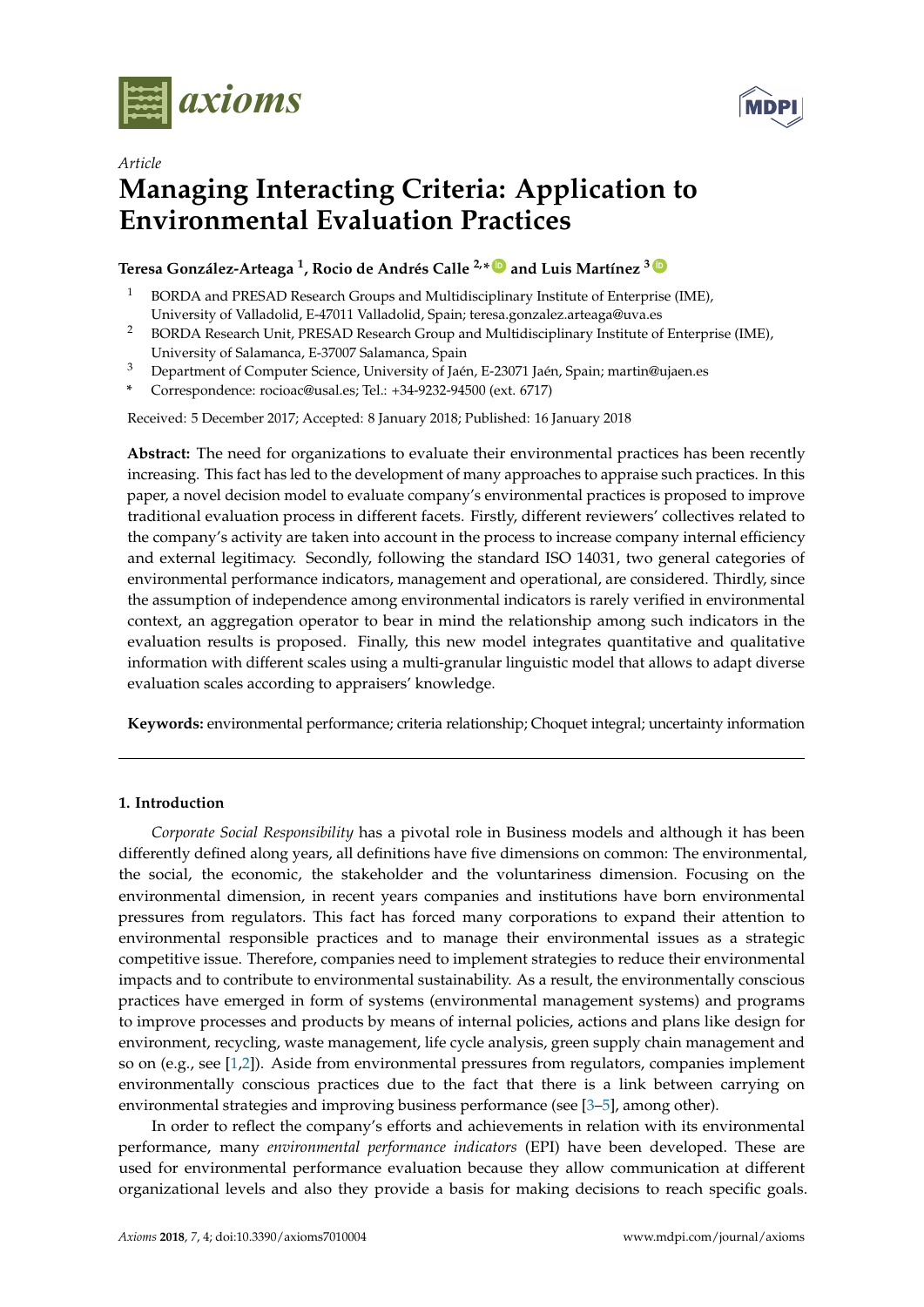Traditionally, environmental indicators are composite indicators, that is, they are a mathematical combination of a set of indicators or criteria that have no common meaningful unit of measurement. EPIs have taken a great importance and they are being used in different ways like the considerable literature in this area shows (e.g., see [\[6](#page-21-4)[,7\]](#page-21-5), among other). Moreover, there are many works focused on examining some specific indicators (see [\[7](#page-21-5)[–15\]](#page-21-6)). From another angle, the existence of intertwined relations among the components and elements of the environmental practices is a relevant aspect of environmental evaluation problem and it has called attention in the technical literature (see [\[16](#page-21-7)[–19\]](#page-21-8)). Such relationships are not easy to take into account in the evaluation process and they have been partially addressed by hierarchical process (see [\[1](#page-21-0)[,20\]](#page-21-9)).

From the methodology perspective, the evaluation of companies' environmental performance has been addressed from different approaches (see [\[12](#page-21-10)[,21–](#page-21-11)[23\]](#page-22-0), among other). This paper follows the viewpoint of the *Multi-Criteria Decision Making Theory* because it facilitates an structured approach to identify solutions to complex evaluation problems (see Figure [1\)](#page-1-0). *Decision Analysis* is a renowned discipline to accomplish this kind of processes since allows to consider different criteria and several experts. In detail, this contribution is influenced by the *Fuzzy Set Theory* because it allows to handle simultaneously the qualitative and quantitative information included in environmental performance evaluation process and it has got good results in similar context (see [\[24](#page-22-1)[,25\]](#page-22-2)).

<span id="page-1-0"></span>

**Figure 1.** Scheme of the novel evaluation model.

Taking into account the aforementioned wide spectrum of issues, the main aims of this contribution can be summarized as follows. Firstly, proposing a new environmental integral evaluation model for companies, general enough to integrate indicators built over diverse standpoints. Non-focused on selecting a particular environmental indicator set. Secondly, overcoming the limitations associated with some previous models to evaluate environmental practices proposing a model where different sets of reviewers could evaluate company's environmental practices attending to different criteria. Thirdly, presenting a flexible evaluation framework allowing appraisers may express their assessments by means of numerical or linguistic information according to the criteria nature. Finally, for addressing the interdependence among criteria/EPIs in a flexible way, the discrete Choquet integral is adopted in the model-like aggregation operator (see [\[26\]](#page-22-3)).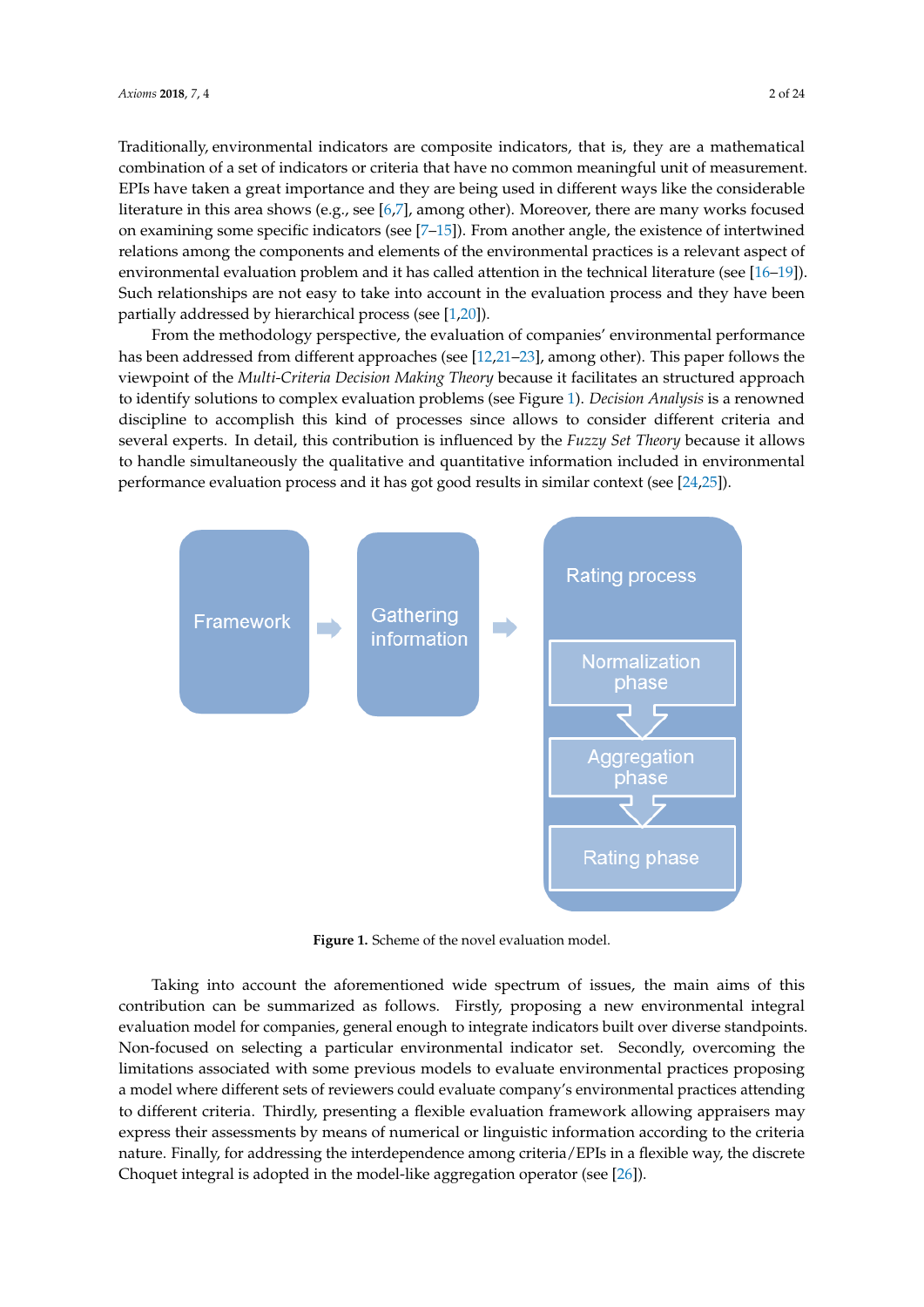The novelty of this model is not only its generality but also its capacity to deal with evaluation frameworks in which different set of reviewers (internal and external, experts and non-experts) can assess criteria of diverse nature conforming a flexible heterogeneous framework where different domains of information (numerical, linguistic) are allowed. Finally another important improvement offered by this novel procedure is the management of interdependence among criteria by using the discrete Choquet integral. Therefore, this proposal for an environmental integral evaluation model is versatile enough to be applied under various settings.

The outline of this paper is as follows. In Section [2,](#page-2-0) we present a roughly overview of previous works. Section [3](#page-3-0) is devoted to detail our proposal of environmental integral evaluation model and Section [4](#page-10-0) provides with an illustrative application on a manufacturing company. The paper ends pointing out some concluding remarks.

## <span id="page-2-0"></span>**2. Related Works**

Before proposing our new approach to carry out evaluation of company's environmental practices, a short review of the context of environmental evaluation and previous works are included. Initially environmental issues are alluded and then the methodology traditionally used it.

#### *2.1. Evaluating Corporate Environmental Practices*

Companies have usually performed different environmental policies from reactive to proactive strategies, some of them react to institutional pressures and stringent environmental regulations (see [\[9](#page-21-12)[,27\]](#page-22-4)). In many instances, companies respond to influences from large corporate buyers, that demand environmental information to their suppliers. However, a lot of companies voluntarily implement environmental programs, in some cases devoting attention to diverse stakeholder or pursuing environmental reputation (e.g., see [\[2](#page-21-1)[,28\]](#page-22-5)). For these reasons different authors agree to include stakeholder in the environmental evaluation process (see [\[1,](#page-21-0)[2,](#page-21-1)[29,](#page-22-6)[30\]](#page-22-7)). Therefore, it is relevant to take into account multiple viewpoints of the concerned parties in the evaluation.

From another point of view, the increasing acceptance of ISO 14001 environmental standards, has caused thousands of facilities worldwide to have adopted Environmental Management System (EMS) that is required to be certified to ISO 14001 (see [\[31,](#page-22-8)[32\]](#page-22-9)). The environmental standards involve an explicit commitment for improvement of *environmental performance* (EP). Although there is not a compulsory way of building performance indicators, ISO 14001 gives guidance in environmental performance evaluation through environmental performance indicators, defined as the "*specific expression that provides information about an organization's environmental performance*". In the standard ISO 14031, there are three basic types of EP indicators (EPI): operational (OEPI), management (MEPI) and environmental condition indicators (ECI) (see [\[33\]](#page-22-10)). The latter intend to provide information about the local, regional, national or global condition of the environment. The MEPIs provide information about management activities in reference to the strategic policy, staffing policy, practices, procedures, decisions and actions at all levels of the organization. The OEPIs provide information about environmental performance of the operations of the organization relative to organization's physical facilities and equipment (material and energy flows).

Although there is not a discussion about this classification, the ECIs are rarely applied by companies while the OEPIs have been reported more widely than the MEPIs, as is shown in different works (see e.g., [\[16,](#page-21-7)[18,](#page-21-13)[21,](#page-21-11)[34\]](#page-22-11)). It is relevant to point out that those indicators are quite general and they can encompass results of other more specific environmental evaluation tools such as life cycle assessment, environmental risk assessment and so on.

Diverse approaches have been introduced and a great variety of measurement items may be used in the construction of environmental performance indicators (EPIs) (see [\[16,](#page-21-7)[17,](#page-21-14)[35\]](#page-22-12)). In the literature, a large number of studies have reported a broad range of such indicators (see [\[7–](#page-21-5)[14\]](#page-21-15), among other).

Another relevant aspect of environmental evaluation context is the existence of intertwined relations among the components and elements of the environmental practices. This is a notable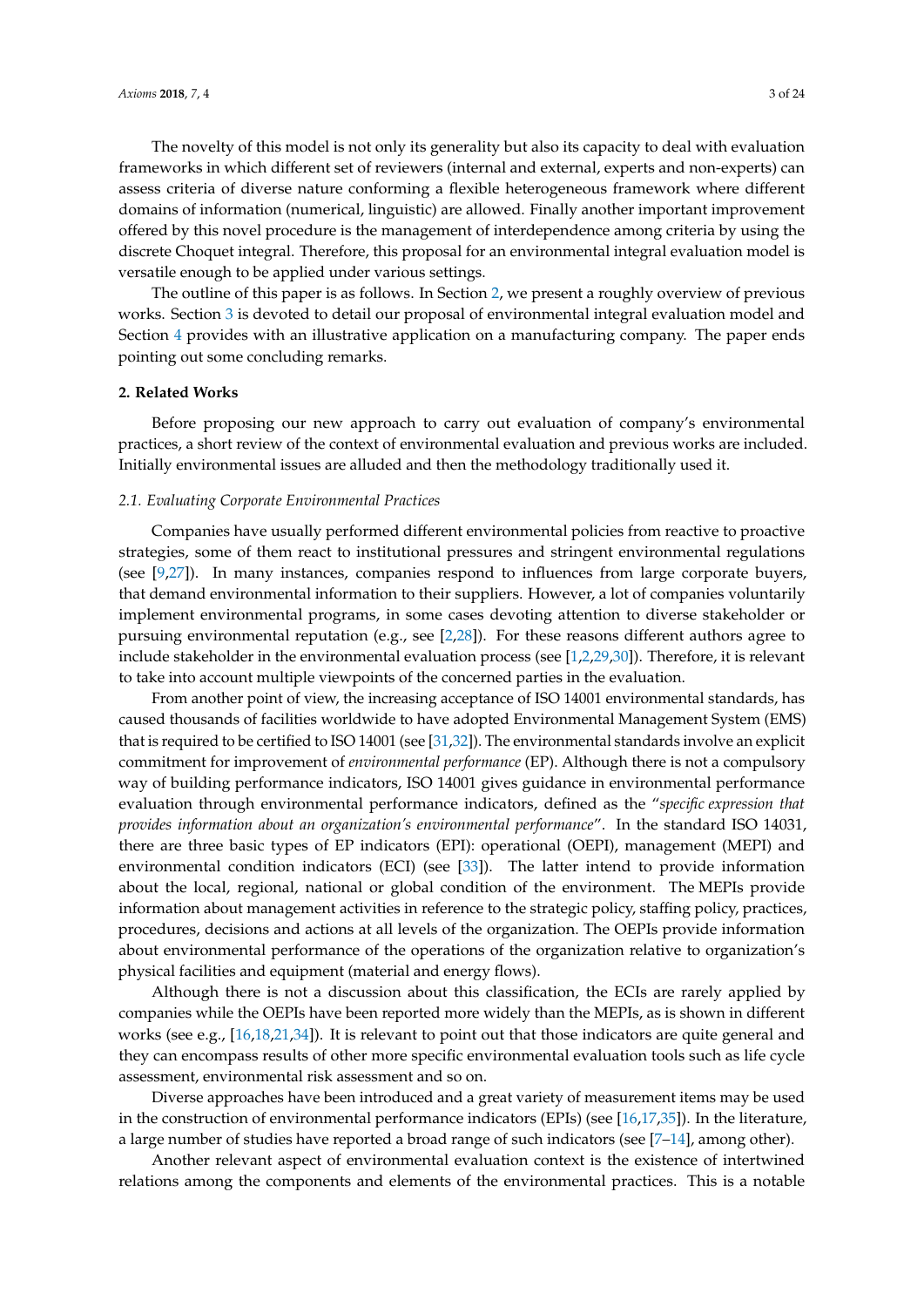feature and it has deserved certain attention in the literature (see [\[16–](#page-21-7)[19\]](#page-21-8)). It is not easy to take into account such relationships in the evaluation procedure. One way of addressing partially this issue has been through organizing environmental aspects or factors or components that arise from other subcomponents or elements in a hierarchical way. This common practice has also an inherent interest in the environmental matter (see  $[1,20]$  $[1,20]$ ).

## *2.2. Evaluation Methodologies*

Many works have addressed the evaluation of corporate environmental performance with different tools (see e.g., [\[21,](#page-21-11)[23\]](#page-22-0), among other). This contribution focuses on the use of the *Multi-Criteria Decision Making Theory* to deal with environmental issues. Some approaches are based on traditional methods like Multi-Attribute Analysis technique (MAA) (see e.g., [\[12\]](#page-21-10)), Analytical Hierarchy Process (AHP) (see e.g., [\[10](#page-21-16)[,36\]](#page-22-13)), Analytical Network Process (ANP) (see [\[1,](#page-21-0)[11\]](#page-21-17)) and others specifically developed models (see e.g., [\[22\]](#page-21-18)). Several references to diverse applications of multi-criteria analysis can be foun to specific issues in corporate environmental evaluation in [\[15\]](#page-21-6).

Usually it is necessary to handle qualitative information as well as quantitative one in environmental performance evaluation. Given the difficulty of mixing imprecise knowledge in a common way, the *Fuzzy Set Theory* is expanding in this area. Some proposals in this line are the Fuzzy Extended Analytical Hierarchy Process (see e.g., [\[36\]](#page-22-13)), the Fuzzy TOPSIS (Technique for Order Performance by Similarity to Ideal Solution ) (see e.g., [\[37\]](#page-22-14)), the adaptation of Grey Relational Analysis (see e.g., [\[38\]](#page-22-15)) and another more general works such as [\[39\]](#page-22-16).

Some contributions in the environmental evaluation context discuss how to integrate the interdependence relations in the evaluation process (e.g., see [\[19](#page-21-8)[,20](#page-21-9)[,40](#page-22-17)[,41\]](#page-22-18)).

### <span id="page-3-0"></span>**3. A Multi-Criteria Decision Integral Model for Evaluating Environmental Practices**

Taking into account the aforementioned goals of the paper, a new proposal of environmental integral evaluation model is introduced in further detail below and its novelties and improvements.

Generally speaking, the main issue of an evaluation process is to compute a set of overall assessments that summarizes information and provides useful knowledge on evaluated elements. Decision analysis is an excellent field to carried out evaluation processes since includes a wide variety of methods for appraising a set of alternatives considering different criteria and involving several experts. It has got good results as it can be seen in the literature (see [\[24](#page-22-1)[,25\]](#page-22-2)).

Therefore, in this paper an environmental evaluation process based on a classical decision analysis approach is proposed. It consists of three main stages: establishing a framework suitable for the environmental evaluation, gathering information and rating process. In an heterogeneous information context like environmental evaluation, the rating process begins with a normalization of the information [\[42\]](#page-22-19). After that, it is possible to carry out an aggregation in an appropriate way. And, finally, we are in the position to make an assessment of the outcomes. Figure [1](#page-1-0) shows a graphical scheme of the proposed model. All this steps are going to be explained in coming subsections.

#### *3.1. Evaluation Framework*

The evaluation framework fixes actors and elements that may be considered to evaluate environmental practices of a company with *n* facility sites,  $X = \{x_1, ..., x_n\}$ . The type of criteria, appraisers and domains used in our proposal are described below.

## <span id="page-3-1"></span>3.1.1. Criteria Selection

EPIs depict vast quantity of environmental information, relevant attributes or environmental criteria, in a comprehensive and concise way (see [\[12](#page-21-10)[,13\]](#page-21-19)).

According to the standard ISO 14031, this contribution considers two general categories of EPIs: *management performance indicators* (MEPI) and *operational performance indicators* (OEPI). Hence, two types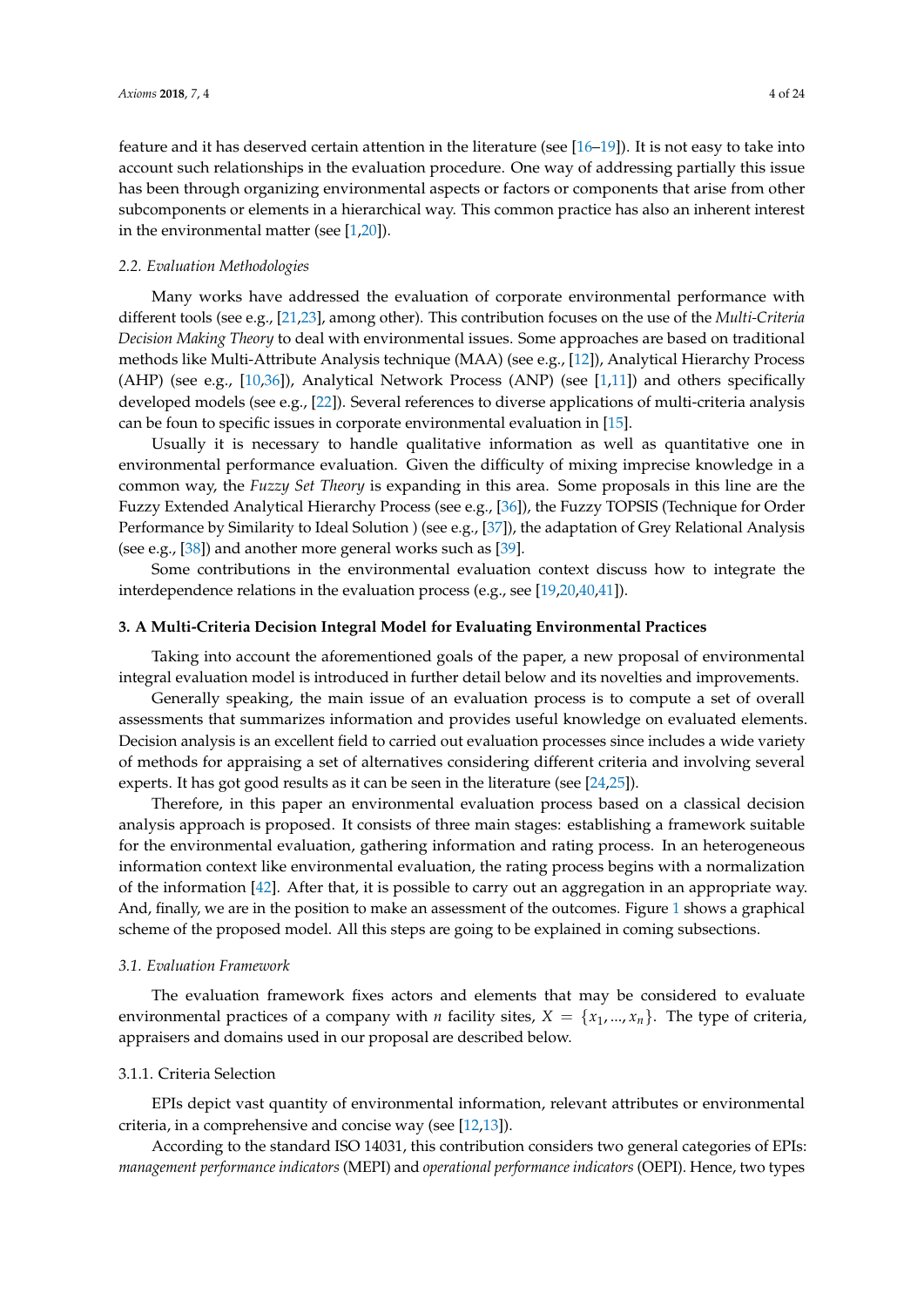of criteria associated to them are distinguished: management performance criteria,  $C^M = \{c_1^M, \ldots, c_p^M\}$ and operational performance criteria,  $C^O = \{c_1^O, \ldots, c_q^O\}$ . Consequently, there are almost  $p + q$  criteria.

Both sets of criteria could have a qualitative and quantitative nature. Due to this fact, the set of all criteria *C* is split into two subsets: one subset of quantitative criteria, *C*1, and another one of qualitative,  $C_2$ . The criteria structure is then the following one:

• Management performance criteria:

$$
C^M = C_1^M + C_2^M
$$
,  $C^M = \{c_k^M | c_k^M \in C_1^M \text{ or } c_k^M \in C_2^M\}$ ,  $k = 1, ..., p$ .

• Operational performance criteria:

$$
C^{O} = C_{1}^{O} + C_{2}^{O}, \quad C^{O} = \{c_{k}^{O} \mid c_{k}^{O} \in C_{1}^{O} \text{ or } c_{k}^{O} \in C_{2}^{O}\}, k = 1,...,q.
$$

Notice  $C_1^M \cap C_2^M = \emptyset$  and  $C_1^O \cap C_2^O = \emptyset$ .

Generally, information provided by reviewers is expressed by means of crisp values (to evaluate quantitative criteria) or by means of words based on *Liker's methodology* (see [\[43\]](#page-22-20)) (to evaluate qualitative criteria) (see [\[14,](#page-21-15)[22\]](#page-21-18)). In this novel model the appraisers express their assessments with different linguistic descriptors to asses qualitative criteria. So, our proposal is to manage the qualitative criteria using different scales with a multi-granular linguistic model that allow to adapt the evaluation scales and model the linguistic information by using the fuzzy linguistic approach (see [\[44\]](#page-22-21)).

#### 3.1.2. Reviewers' Selection

Following the standard ISO 14001, company's environmental practices are assessed from diverse collectives related to the company activity and not only from the top technical environmental managers. This fact increases company internal efficiency and external legitimacy (see [\[27](#page-22-4)[,30\]](#page-22-7)).

Thus, a method that distinguishes between experts and non-experts reviewers is developed. Moreover, two general set of reviewers, the internal and the external ones are considered due to the importance to include several information sources related to the company environmental practices. These reviewers are classified based on their knowledge and their information about criteria. Therefore, the following collectives of reviewers take part in the evaluation process (see Figure [2](#page-5-0) for a symbolic summary):

- A set of *internal reviewers*:
	- **-** A set of company's internal experts:  $A^E = \{a_1^E, \ldots, a_m^E\}.$
	- **–** A set of company's internal non-expert (such as managers, staff, employees, etc.):  $A^{NE} = \{a_1^{NE}, \ldots, a_r^{NE}\}.$
- A set of *external reviewers*:
	- **-** A set of company's external experts such as auditors:  $B^E = \{b_1^E, \ldots, b_s^E\}.$
	- **–** A set of company's external non-experts evaluators, *B NE*, which is split in two types depending on their relation to the company:
		- 1. A set of general stakeholders (shareholders, suppliers, government regulators, local communities, intermediate customers, large retailers, final consumers):  $B^{NE-G} = \{b_1^{NE-G}, \ldots, b_t^{NE-G}\}.$
		- 2. A set of social constituents (community groups, trade associations, labor unions, environmental groups):  $B^{NE-S} = \{b_1^{NE-S}, \ldots, b_u^{NE-S}\}.$

Therefore,  $B^{NE} = B^{NE-G} \cup B^{NE-S}$ .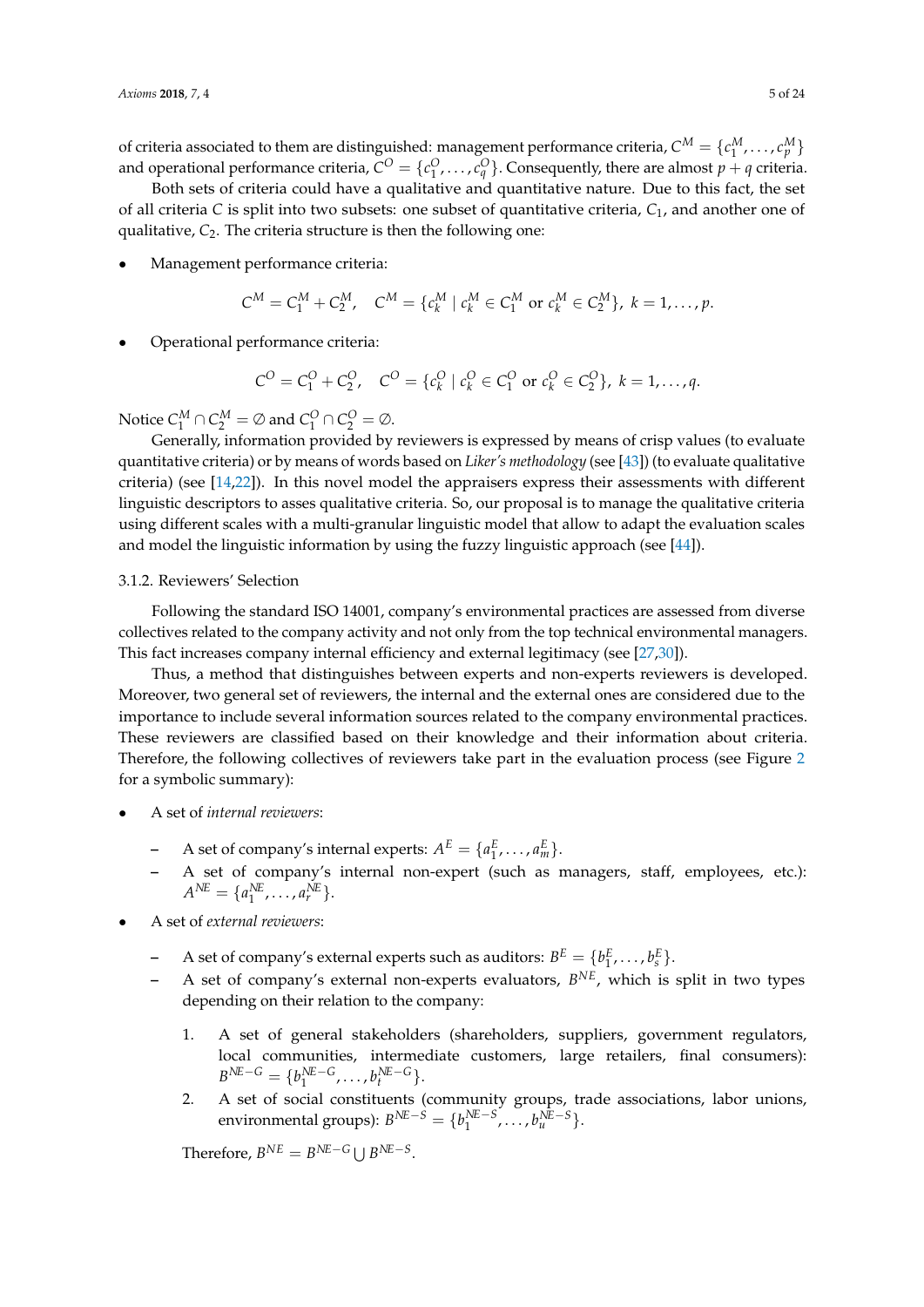<span id="page-5-0"></span>

**Figure 2.** Reviewers of a facility site.

# *3.2. Gathering Information*

Once criteria and reviewers have been established, the next step consists of gathering reviewer's assessments about each facility site with regards to each criterion and attending to their knowledge on them. These evaluations are denoted as follows:

• Let  $a_{i,j,k}^E$  and  $a_{i,j,k}^{NE}$  be the internal reviewers' evaluations, experts and non-experts respectively, on the facility site  $x_i$  by the *j*-th reviewer regarding the criterion  $c_k^ \bar{k}$ . Abusing notation, on occasions we refer to criterion k as  $c_k^$ *k* , where superscript denotes M or O, the criterion type.

$$
a_{i,j,k}^{E} \in \left\{ \begin{array}{l} \mathbb{R}^{+}, \text{ if } c_{k}^{-} \in C_{1}^{-}, \\ S_{A^{E}}^{k}, \text{ if } c_{k}^{-} \in C_{2}^{-}. \end{array} \right. \qquad a_{i,j,k}^{NE} \in \left\{ \begin{array}{l} \mathbb{R}^{+}, \text{ if } c_{k}^{-} \in C_{1}^{-}, \\ S_{A^{NE}}^{k}, \text{ if } c_{k}^{-} \in C_{2}^{-}. \end{array} \right.
$$

where  $\mathbb{R}^+$  is the set of non-negative real numbers and  $S^k_{A^E}$  and  $S^k_{A^N E}$  are the linguistic term sets used by the internal experts and non-experts reviewers, respectively, to evaluate the criterion *k*.

• In the same way, let  $b_{i,j,k}^E$ ,  $b_{i,j,k}^{NE-G}$ , and  $b_{i,j,k}^{NE-S}$  be the external reviewers' evaluations, experts and non-experts from stakeholders and social constituencies, respectively, on the facility site *x<sup>i</sup>* by the *j*-th reviewer with regard to the criterion  $c_k^$ *k* .

$$
b_{i,j,k}^{E} \in \left\{ \begin{array}{ll} \mathbb{R}^{+} \text{ if } c_{k}^{-} \in C_{1}^{-}, \\ S_{B^{E}}^{k} \text{ if } c_{k}^{-} \in C_{2}^{-} \end{array} \right. \qquad b_{i,j,k}^{NE-G} \in \left\{ \begin{array}{ll} \mathbb{R}^{+} \text{ if } c_{k}^{-} \in C_{1}^{-}, \\ S_{B^{NE-G}}^{k} \text{ if } c_{k}^{-} \in C_{2}^{-} \end{array} \right. \qquad b_{i,j,k}^{NE-S} \in \left\{ \begin{array}{ll} \mathbb{R}^{+} \text{ if } c_{k}^{-} \in C_{1}^{-}, \\ S_{B^{NE-S}}^{k} \text{ if } c_{k}^{-} \in C_{2}^{-} \end{array} \right.
$$

where  $\mathbb{R}^+$  is the set of non-negative real numbers and  $S^k_{BE}$ ,  $S^k_{B^{\text{NE}-G}}$  and  $S^k_{B^{\text{NE}-S}}$  are the linguistic term sets used by the external experts and non-experts reviewers, respectively, to evaluate the criterion *k*.

Note that any appropriate linguistic term set ,  $S^k_-$  , is characterized by its cardinality  $\, |S^k_-|.$  In order to keep the notation as simple as possible we use  $S^k_{-}$ , the subscript denotes the reviewers collective.

#### *3.3. Rating Process*

To deal with the information gathered, we adapt the proposal presented in [\[42\]](#page-22-19) to our aim. Each step of this process is described in the following subsections and its scheme is depicted in Figure [1.](#page-1-0)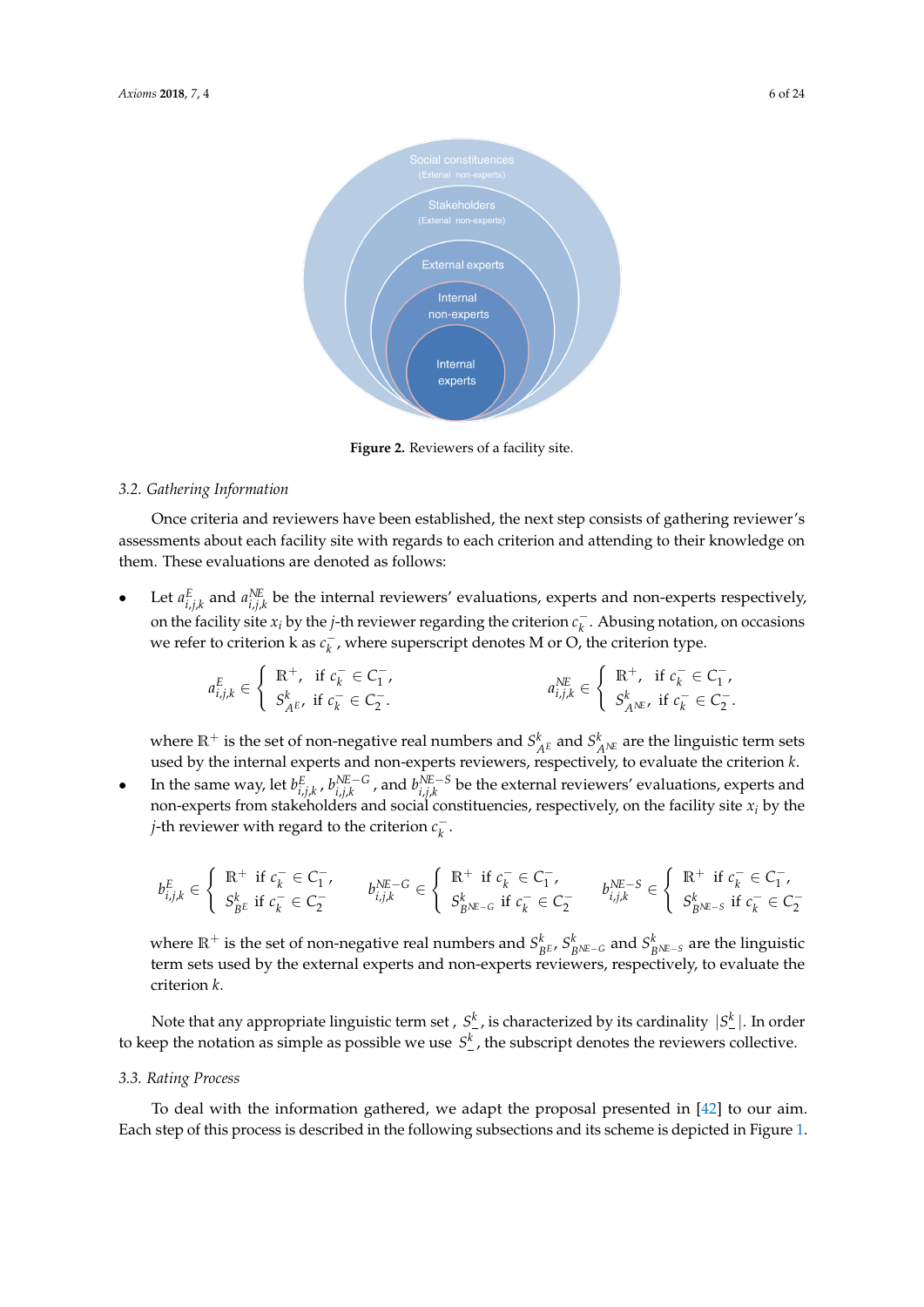### <span id="page-6-0"></span>3.3.1. Normalization Phase

In order to manage properly the assessments from reviewers, all gathered heterogeneous information should be unified in the normalization phase. Due to the fact that criteria used to evaluate environmental practices could have different domains, it is necessary to achieve the normalization process by means of different ways, depending on the criterion nature.

Firstly, if the compiled information is regarded to a qualitative criterion  $c_k^ \bar{k} \in C_2^-$ , the registered values are linguistic labels that belong to a linguistic term set. Each collective of reviewers can use different linguistic term sets to evaluate qualitative criteria for each facility site. Therefore, we need to bring all the linguistic labels into a unique expression domain, a common linguistic term set called *Basic Linguistic Term Set* (BLTS). The BLTS is selected with the aim of keeping as much knowledge as possible. It is denoted by  $\overline{S} = \{\overline{s}_0, \ldots, \overline{s}_g\}$  and its granularity  $|\overline{S}|$  is *g* (see [\[42\]](#page-22-19)). This procedure conducts the heterogeneous information into fuzzy sets and later into linguistic 2-tuples in the BLTS (see [\[44,](#page-22-21)[45\]](#page-22-22) for more details). The definition of the 2-tuples is recalled below.

**Definition 1.** ([\[44\]](#page-22-21)) Let  $S = \{s_0, \ldots, s_g\}$  be a set of linguistic terms. The 2-tuple set associated with *S* is *determined for*  $\langle S \rangle = S \times [-0.5, 0.5)$ *. The function*  $\Delta_S : [0, g] \longrightarrow \langle S \rangle$  *is given by,* 

$$
\Delta_S(\beta) = (s_i, \alpha), \text{ with } \begin{cases} i = \text{ round } (\beta), \\ \alpha = \beta - i, \end{cases}
$$

*where round assigns to*  $\beta$  *the integer number*  $i \in \{0, 1, \ldots, g\}$  *closest to*  $\beta$ *.* 

Secondly, if gathered information is on a quantitative criterion  $c_k^ \bar{k}$ ∈  $C_1^ 1<sub>1</sub>$ , we have to distinguish between benefit or cost criterion to accomplish accurately the normalization process.

Let  $y_{i,j,k}$  be the assessment to the facility site  $x_i$  of the reviewer *j*, on the criterion *k*,  $c_k^ \bar{k} \in C_1^ \frac{1}{1}$ . This assessment is normalized in [0, 1]:

$$
\widetilde{y}_{i,j,k} = \begin{cases}\n\frac{y_{i,j,k}}{y_{k\max}}, & \text{if } c_k^- \in C_1^- \text{ is a benefit criterion,} \\
\left(1 - \frac{y_{i,j,k}}{y_{k\max}}\right), & \text{if } c_k^- \in C_1^- \text{ is a cost criterion,}\n\end{cases}
$$

where  $y_{kmax}$  is the maximum assessment expressed for all reviewers over all facility sites attending to the *k*-th criterion, that is,  $\widetilde{y}_{i,j,k}$ .<br>Then  $\widetilde{y}_{i,j,k}$ 

Then,  $\tilde{y}_{i,j,k}$  is conducted it into the BLTS by means of linguistic 2-tuples following [\[42,](#page-22-19)[46\]](#page-22-23).

Once the information is normalized and unified, we proceed to the next step of the rating process, the aggregation.

#### <span id="page-6-1"></span>3.3.2. Aggregation Phase

In this phase, the individual assessments are aggregated by means of aggregation operators according to the step of the aggregation phase and considering their properties. We focus especially on proposing the OWA and discrete Choquet integral as aggregation operators. The former does not distinguish the origin of the values (they are *anonymous*). This allows to manage properly information from different reviewers. The latter operator is useful to manage interdependence among criteria which are commonly found in environmental evaluation.

In the environmental evaluation literature the existence of relations among environmental indicators is well-known but it is rarely explicitly defined. Obviously, not to take into account these relations it could have consequences over outcomes and it could disturb company's environmental final decisions. With the aim of overcoming this drawback, our proposal manages such a relationship by means of discrete Choquet integral (see [\[26](#page-22-3)[,47](#page-22-24)[,48\]](#page-22-25)). This aggregation operator allows us to take into account interactions among criteria or EPIs and, also, the global importance of each criteria or EPI.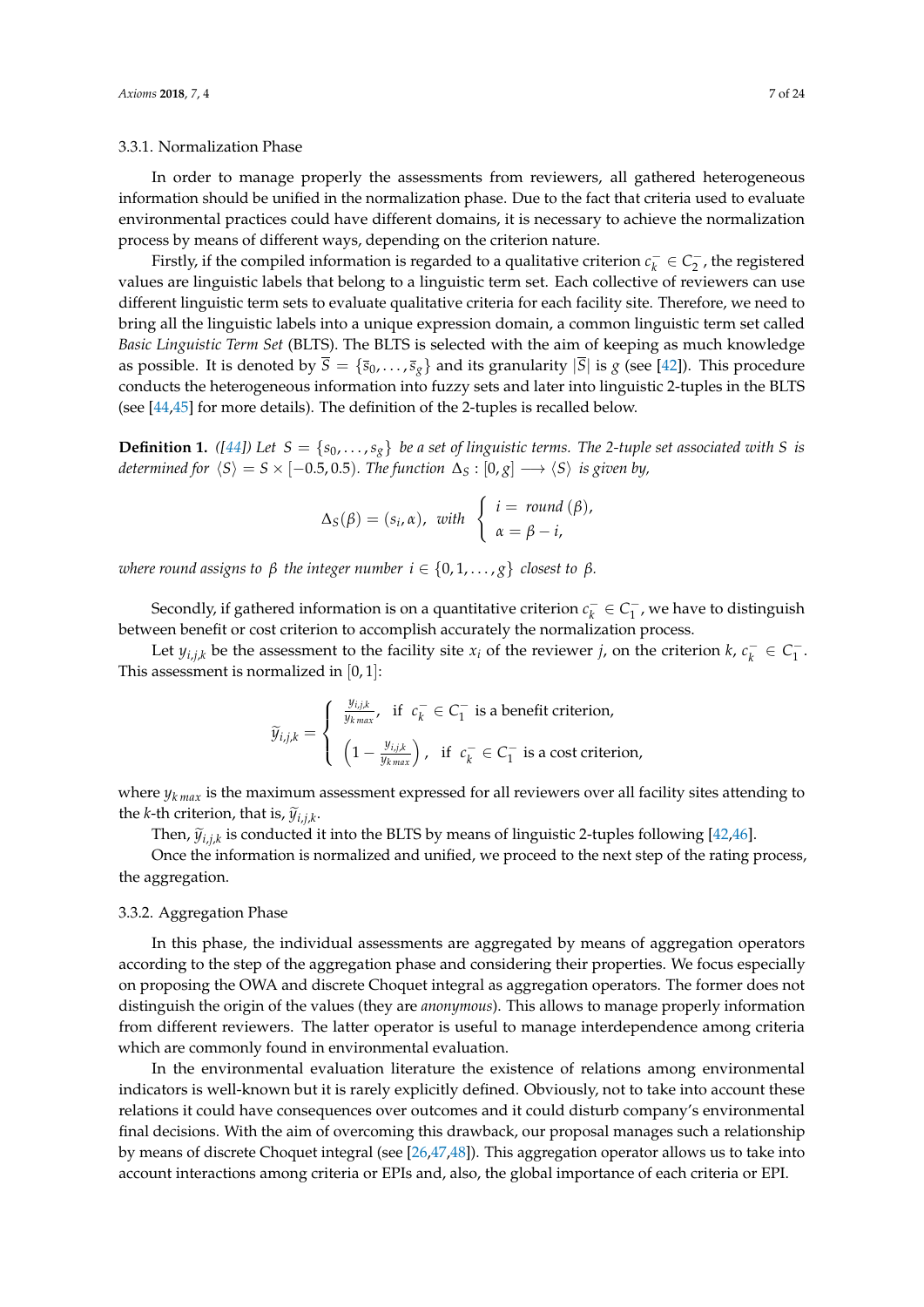Then, each stage of the aggregation process is developed. The Figure [3](#page-10-1) displays an outline of this phase.

1. *Computing EPIs for each reviewers' collective and each criterion*.

Since we assume that the reviewers give their evaluations individually, we propose to use the 2-tuple OWA operator from [\[46\]](#page-22-23). We reproduce its definition below.

**Definition 2.** Let  $((l_1, \alpha_1), \ldots, (l_m, \alpha_m)) \in \langle \overline{S} \rangle^m$  be a vector of linguistic 2-tuples and  $W = (w_1, \ldots, w_m) \in [0, 1]^m$  *be a weighting vector such that*  $\sum_{i=1}^m w_i = 1$ . The 2-tuple OWA operator *associated with*  $w$  *is the function*  $G^{\bf w}:\langle \overline{S}\rangle^m\longrightarrow \langle \overline{S}\rangle$  *defined by* 

$$
G^{\mathbf{w}}((l_1,\alpha_1),\ldots,(l_m,\alpha_m))=\Delta_{\overline{S}}\left(\sum_{i=1}^m w_i\,\beta_i^*\right),
$$

where  $\,\beta_i^*\,$  is the i-th largest element of  $\,\left\{\Delta_{\overline{S}}^{-1}\right\}\,$  $\frac{-1}{5}(l_1, \alpha_1), \ldots, \Delta_{\overline{S}}^{-1}$  $\frac{-1}{S}(l_m, \alpha_m)$ .

In order to apply this operator, the weighting vector can be computed using the well-known non-decreasing quantifiers proposed by Yager (see [\[49\]](#page-22-26)). It is important to note that each concrete aggregation procedure with OWA operators can use a different quantifier, in other words, a different weighting vector. This adds flexibility to the model.

The reviewers' assessments are aggregated for each criterion and each collective (see Figure [3\)](#page-10-1) by means of a 2-tuple OWA operator, G $^-$ . Then, for each collective and for every criterion  $c_k^$ *k* , the process is conducted as follows:

- For *internal reviewers* (experts and non-experts, respectively):

$$
I_k^{A^E}(x_j) = G_k^{W_{A^E}}(\widetilde{a}_{1,j,k}^E, \dots, \widetilde{a}_{m,j,k}^E),
$$
  

$$
I_k^{A^{NE}}(x_j) = G_k^{W_{A^{NE}}}(\widetilde{a}_{1,j,k}^{NE}, \dots, \widetilde{a}_{r,j,k}^{NE}).
$$

- For *external reviewers* (experts and non-experts, respectively):

$$
I_k^{B^E}(x_j) = G_k^{W_{B^E}}(\widetilde{b}_{1,j,k}^E, \ldots, \widetilde{b}_{s,j,k}^E),
$$
  

$$
I_k^{B^{NE}}(x_j) = G_k^{W_{B^{NE}}}\left(I_k^{B^{NE-G}}(x_j), I_k^{B^{NE-S}}(x_j)\right)
$$

,

where  $I_k^{B^{\textit{NE}-G}}$  $\frac{B^{(k-1)}}{k}(x_j)$  is the environmental performance indicator for stakeholder reviewers:

$$
I_k^{B^{NE-G}}(x_j) = G_k^{W_{B^{NE-G}}}(\widetilde{b}_{1,j,k}^{NE-G}, \ldots, \widetilde{b}_{t,j,k}^{NE-G}),
$$

and  $I_k^{B^{\text{NE}-S}}$  $k_k^{\beta^{(k-3)}}(x_j)$  is the environmental performance indicator for social constituents reviewers:

$$
I_k^{B^{NE-S}}(x_j) = G_k^{W_{B^{NE-S}}}(\widetilde{b}_{1,j,k}^{NE-S},\ldots,\widetilde{b}_{u,j,k}^{NE-S}).
$$

2. *Computing EPIs for experts/non-experts reviewers and each criterion*.

As in the preceding step, the OWA operator is used. The previous environmental performance indicators for the  $x_j$  facility site:  $I_k^{A^E}$  $\overline{R}^{A^E}(x_j)$ ,  $I_k^{A^NE}$  $I_k^{A^{\text{NE}}} (x_j)$ ,  $I_k^{B^{\text{E}}}$  $\binom{B^E}{k}(x_j)$  and  $I_k^{B^N E}$  $\int_k^{B^{1\text{UL}}}(x_j)$  are aggregated for each criterion taking into account if the reviewers are experts or not (see Figure [3\)](#page-10-1). The previous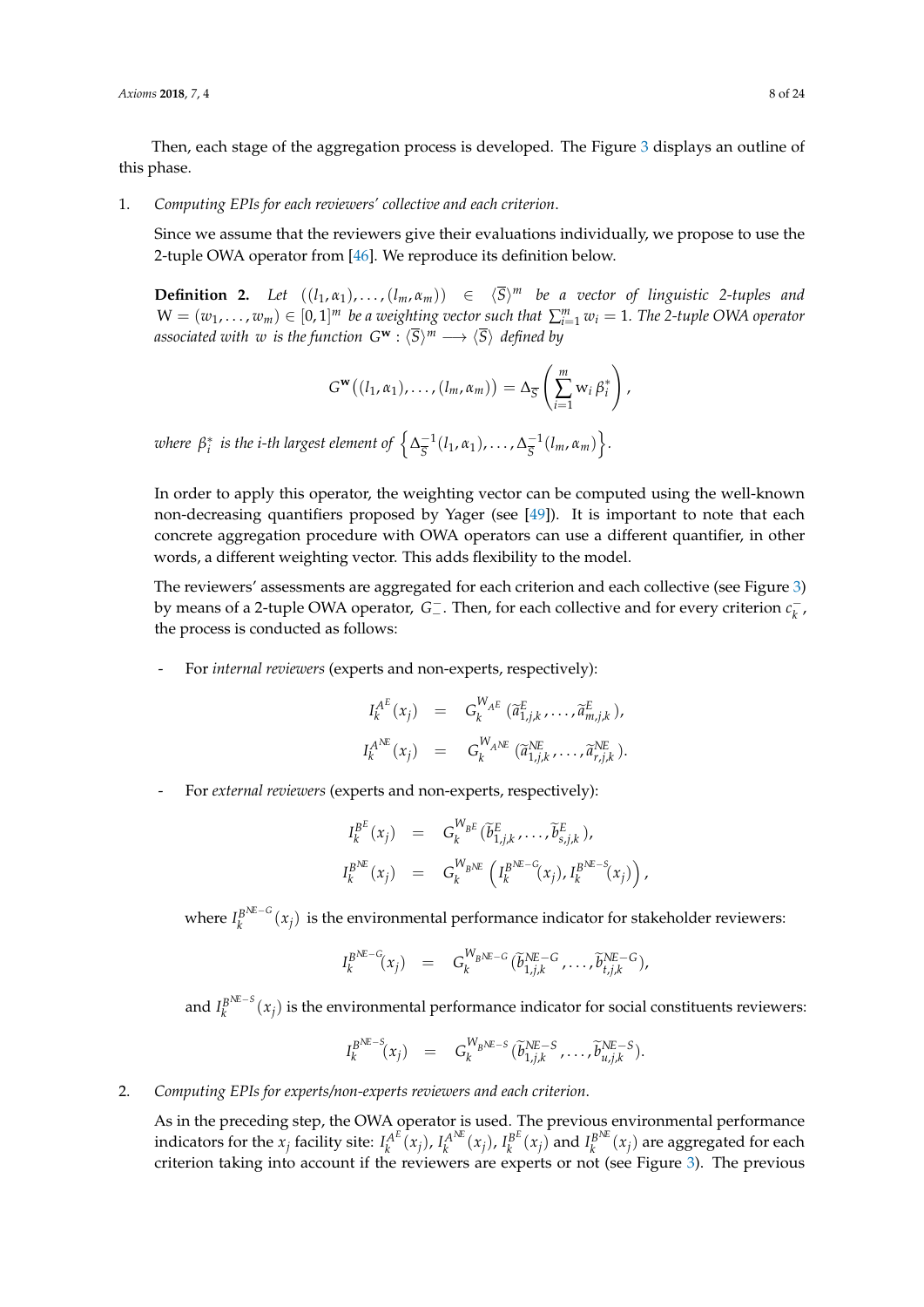indicators belonging to the experts reviewers are then aggregated by means of an OWA operator for each criterion  $c_k^$ *k* .

$$
I_k^E(x_j) = G_k^{W_E} \left( I_k^{A^E}(x_j), I_k^{B^E}(x_j) \right).
$$

Analogously to the experts reviewers, an environmental performance indicator is computed for each criterion  $c_k^ \overline{k}$  by aggregating the opinions of all non-experts reviewers.

$$
I_k^{NE}(x_j) = G_k^{W_{NE}}\left(I_k^{A^{NE}}(x_j), I_k^{B^{NE}}(x_j)\right).
$$

## 3. *Computing global EPIs*.

The proposed environmental integral evaluation model puts forward the computation of three global environmental performance indicators: an overall that includes all the issues, a management one relative to management issues and an operational one for the operational issues considered. In this way, the major recommendations issued by the ISO 14001 is followed and the model takes the most advantage of the gathered information.

From the previous step, there are two values for every single criterion, one from experts reviewers and another from non-experts reviewers for each facility site.

Now to aggregate the values corresponding to different criteria, we propose to use the discrete Choquet integral as aggregation operator. It allows for consideration of the interrelations among criteria through the choice of an specific fuzzy measure.

(a) *An overall global EPI*.

In order to cover better the possible interdependences among criteria when we compute an overall global EPI, we do not distinguish between management and operational criteria because we could have interdependences among some management criteria with some operational criteria. Therefore, we do not limit to consider the interdependence among management criteria on the one hand, or only among operational criteria on the another hand.

We propose to determine a fuzzy measure,  $\mu$ , over the set of all criteria,

$$
C = C^M \bigcup C^O = \{c_1^M, \dots, c_p^M, c_1^O, \dots, c_q^O\}.
$$

And then, this fuzzy measure is used to calculate the associated Choquet integrals. Theoretical aspects of Choquet Integral are included in Appendix [A.](#page-17-0) We must do twice, one for the values coming from the experts reviewers and another one for the values coming from the non-experts reviewers. Afterwards, a convex linear combination of both is computed which is the overall global EPI. The parameter  $\beta \in (0,1)$  is chosen arbitrary taking into account the interest of the company. It stands for the relative importance assigned for the expert reviewers assessments versus the non-expert reviewers assessments.

$$
I^{E}(x_{j}) = \mu IC\left(I_{1^{M}}^{E}(x_{j}), \ldots, I_{p^{M}}^{E}(x_{j}), I_{1^{O}}^{E}(x_{j}), \ldots, I_{q^{O}}^{E}(x_{j})\right).
$$
  
\n
$$
I^{NE}(x_{j}) = \mu IC\left(I_{1^{M}}^{NE}(x_{j}), \ldots, I_{p^{M}}^{NE}(x_{j}), I_{1^{O}}^{NE}(x_{j}), \ldots, I_{q^{O}}^{NE}(x_{j})\right).
$$
  
\n
$$
I(x_{j}) = \beta I^{E}(x_{j}) + (1 - \beta)I^{NE}(x_{j}).
$$

(b) *Management and operational global EPIS*.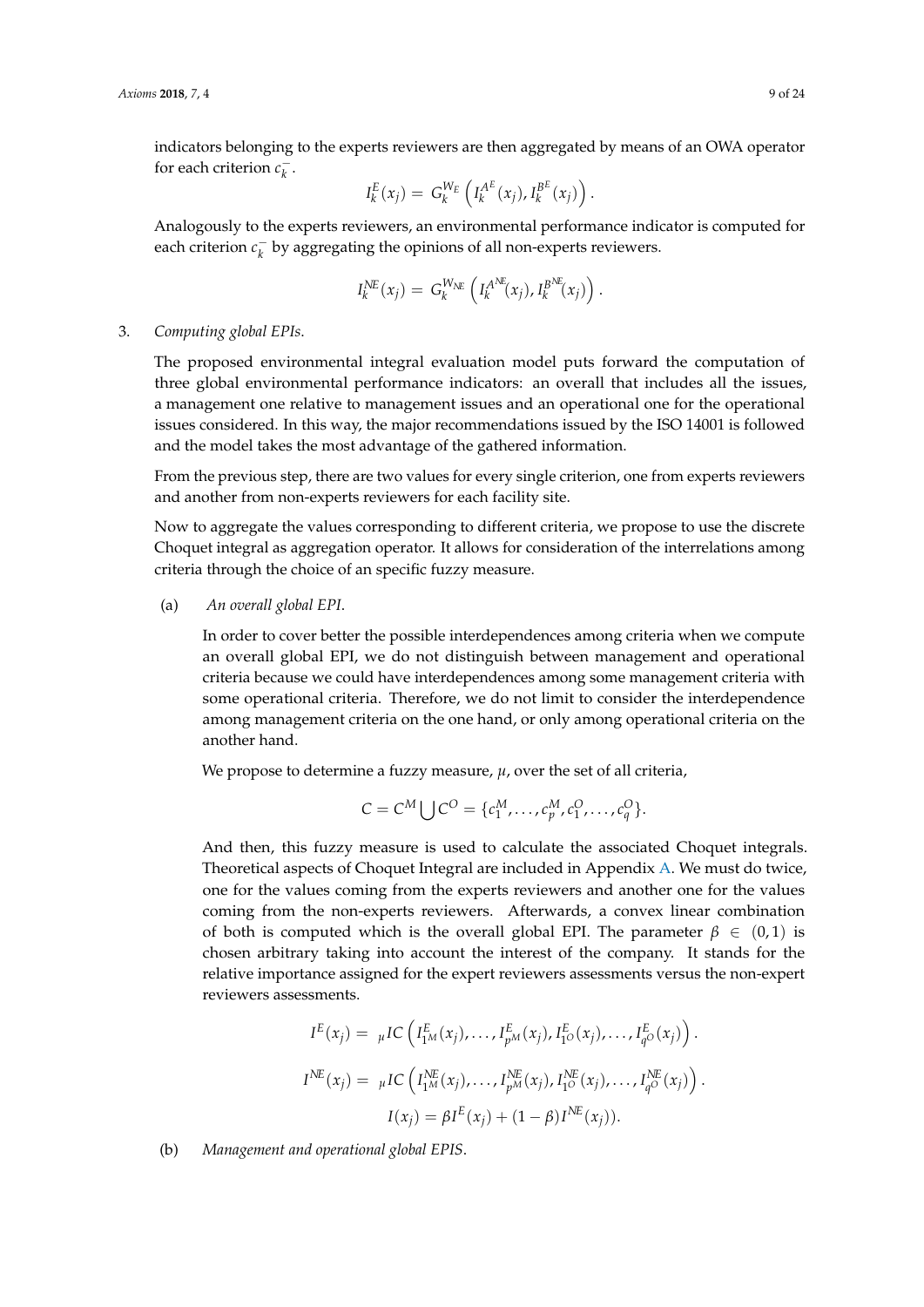At this point we are interested in calculating two more global indicators, a management global EPI and an operational global EPI, with the aim of conforming to the standard ISO 14001. The criteria are divided according to their type, management and operational. Each type of criteria is aggregated separately by means of two discrete Choquet integrals because it can have interrelations (see Figure [3\)](#page-10-1).

In this case, we take the fuzzy measure previously built on the set of all criteria, C, and we derive from it two new fuzzy measures, one on the set of management criteria, *C M*, and another on the set of operational criteria,  $C^O$ , called  $\mu^M$  and  $\mu^O$ , respectively. So, they are coherent to the previous one,  $\mu$ . These are defined as follows

$$
\mu^{M} : \mathcal{P}(C^{M}) \longrightarrow [0,1] \qquad \mu^{M}(T) = \frac{\mu(T \cap C^{M})}{\mu(C^{M})} \quad \text{where} \quad T \subseteq C^{M}
$$

$$
\mu^{O} : \mathcal{P}(C^{O}) \longrightarrow [0,1] \qquad \mu^{O}(S) = \frac{\mu(S \cap C^{O})}{\mu(C^{O})} \quad \text{where} \quad S \subseteq C^{O}
$$

Now, from these fuzzy measures we proceed to calculate the mentioned indicators using a discrete Choquet integral for each one.

• *Management global environmental performance indicator (MEPI)*. In order to calculate this indicator we aggregate the experts and non-experts indicators for management criteria,  $c^M = \{c^M_1, \ldots, c^M_p\}$  by means of a Choquet integral based on the fuzzy measure  $\mu^M$  previously defined. We then compute a convex linear combination of both of them.  $\gamma \in (0,1)$  is selected depending on the interest of the company (see Figure [3\)](#page-10-1).

$$
I_M^E(x_j) = \mu^M I C^M \left( I_{1^M}^E(x_j), \dots, I_{p^M}^E(x_j) \right).
$$
  
\n
$$
I_M^{NE}(x_j) = \mu^M I C^M \left( I_{1^M}^{NE}(x_j), \dots, I_{p^M}^{NE}(x_j) \right).
$$
  
\n
$$
I^M(x_j) = \gamma I_M^E(x_j) + (1 - \gamma) I_M^{NE}(x_j)).
$$

• *Operational global environmental performance indicator (OEPI)*. Analogously to management global EPI, an operational global environmental performance indicator is computed for operational criteria,  $c^O = \{c_1^O, \ldots, c_q^O\}$  adopting the same strategy to aggregate the experts and no-experts indicators for such criteria. We use the Choquet integral based on the fuzzy measure  $\mu^O$  defined above and a convex linear combination of both with a constant  $\delta \in (0,1)$  chosen according of the interest of the company (see Figure [3\)](#page-10-1).

$$
I_O^E(x_j) = \mu^O IC^O \left( I_{1^O}(x_j), \dots, I_{q^O}(x_j) \right).
$$
  
\n
$$
I_O^{NE}(x_j) = \mu^O IC^O \left( I_{1^O}(x_j), \dots, I_{q^O}(x_j) \right).
$$
  
\n
$$
I^O(x_j) = \delta I_O^E(x_j) + (1 - \delta) I_O^{NE}(x_j)).
$$

All these indicators obtained in each step of the aggregation process,  $I_k^{A^E}$  $\chi_k^{A^E}(x_j)$ ,  $I_k^{A^N E}$  $I_k^{A^{NE}}(x_j)$ ,  $I_k^{B^E}$  $_{k}^{B^{L}}(x_{j}),$  $I_k^{B^{\mathcal{N}\!E - \mathcal{G}}}$  $\int_k^{B^{\text{NE}-G}} (x_j)$ ,  $I_k^{B^{\text{NE}-S}}$  $k_k^{B^{NL-5}}(x_j)$ ,  $I_k^{E}(x_j)$ ,  $I_k^{NE}(x_j)$ ,  $I^M(x_j)$ ,  $I^O(x_j)$  and  $I(x_j)$  are used for evaluating company environmental practices, not only the overall global EPI for each facility site.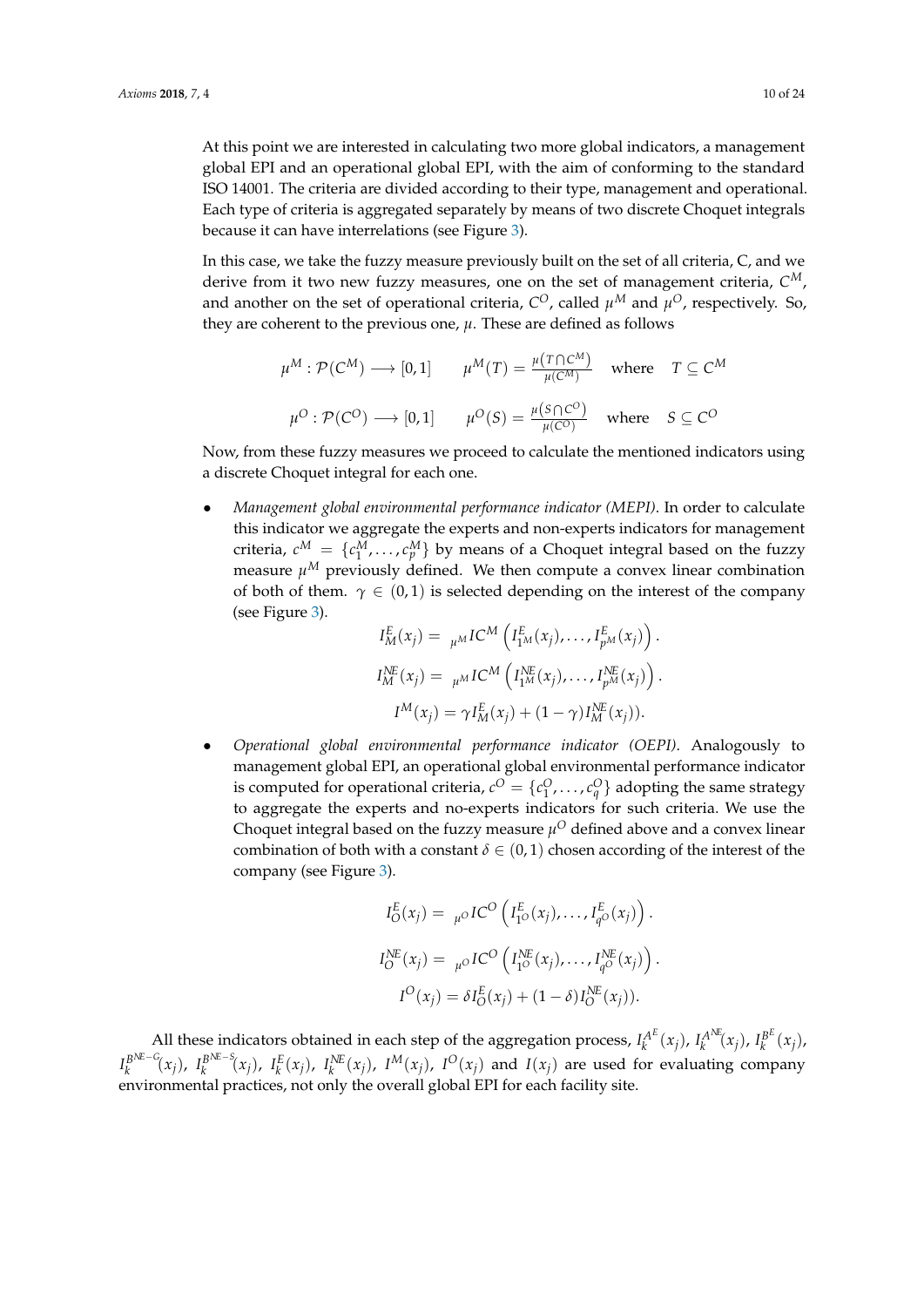<span id="page-10-1"></span>

**Figure 3.** Multi-step aggregation scheme.

# 3.3.3. Rating Phase

In the rating phase, the management team shall classify and order facility sites according to the environmental performance indicators obtained in the previous phase. Since those values are linguistic 2-tuples over the BLTS, the sorting and ranking of facility sites are carried out according to the ordinary lexicographic order presented in [\[46\]](#page-22-23).

One of the most important points of an environmental practices evaluation process is providing feedback to facility sites. With this environmental integral evaluation model, several indicators are obtained for each facility site. Among them are the MEPI and OEPI recommended in the standard ISO14001. In this way, manager team know comprehensive results in the process evaluation and they can use them to formulate environmental policy and programs in order to improve company's environmental practices.

# <span id="page-10-0"></span>**4. An Illustrative Application**

A manufacturing company which is carrying out an evaluation on their environmental practices is considered. This company involves in the evaluation process assessments from internal and external reviewers.

To begin with, the evaluation framework is presented. Without loss of generality a company with two facility sites to be evaluated:  $X = \{x_1, x_2\}$  is considered according to the criteria described below.

- $c_1^M$ : Extension in pollution control initiatives.
- $\bullet$   $c_2^M$ : Green purchasing. Assessing how far they incorporate environmental considerations in the purchasing process.
- $\bullet$   $c_3^M$ : Proportion of research and development funds applied to projects with environmental significance.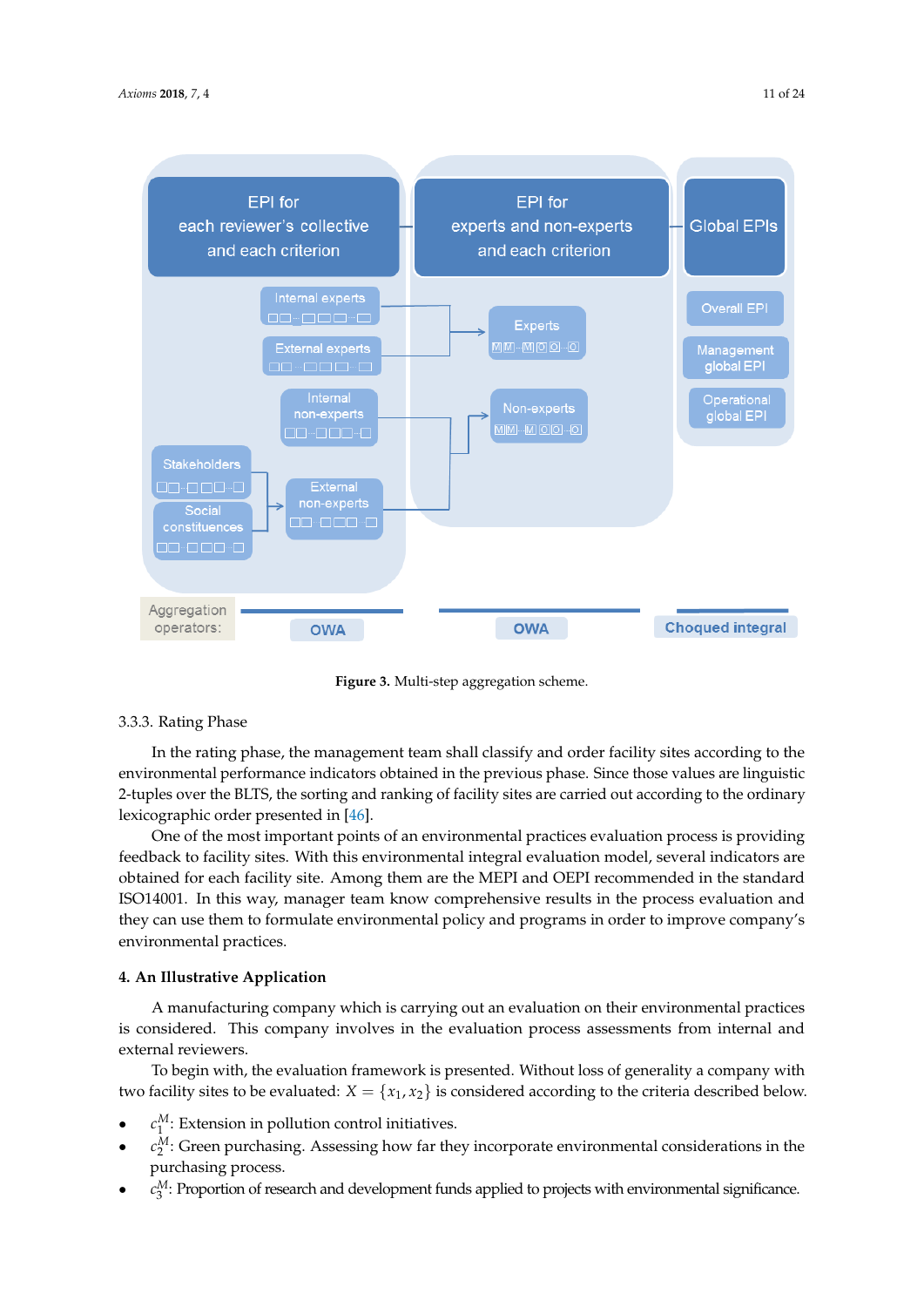- $c_1^O$ : The amount of CO<sub>2</sub> emissions measured in Kg of CO<sub>2</sub>/m<sup>2</sup>.
- $c_2^O$ : The scope of use of renewable power sources.
- $c_3^O$ : The electric power consumption in KWh/m<sup>2</sup>.

The criteria can be sorted out according to different issues. We can classify them by the criteria nature and based on the type of information gathered (see Section [3.1.1\)](#page-3-1). In this case, these classifications of the cited criteria are shown in Table [1.](#page-11-0)

**Table 1.** Criteria along with their classifications considered in the example.

<span id="page-11-0"></span>

|         | Criteria                                                   |           | <b>Classification</b>      |               |
|---------|------------------------------------------------------------|-----------|----------------------------|---------------|
| $c_1^M$ | Pollution control initiatives                              | M         | Oualitative                | Granularity 7 |
| $c_2^M$ | Green purchasing                                           | М         | Oualitative                | Granularity 7 |
| $c_2^M$ | Funds in research projects with environmental significance | М         | Ouantitative               | Benefit       |
|         | $CO2$ emissions                                            | $\lambda$ | <i><b>Ouantitative</b></i> | Cost          |
| $c_2^O$ | The scope of renewable power source                        | $\circ$   | Oualitative                | Granularity 5 |
| $c_2^O$ | The electric power consumption                             |           | Ouantitative               | Cost          |

Abbreviations: M: Management, O: Operational.

These criteria are assessed by diverse reviewers' collectives:

- Internal reviewers. This reviewers' collective is made up of:
	- **-** A set of three company's internal experts:  $A^E = \{a_1^E, a_2^E, a_3^E\}.$ 1
	- **–** A set of two company's internal non-experts:  $A^{NE} = \{a_1^{NE}, a_2^{NE}\}.$
- External reviewers. This collective consists of:
	- **-** A set of two company's external experts such as auditors:  $B^E = \{b_1^E, b_2^E\}.$
	- **–** A set of five company's external non-experts evaluators which is made up of two different reviewers' collectives:
		- 1. A set of three general stakeholders:  $B^{NE-G} = \{b_1^{NE-G}, b_2^{NE-G}, b_3^{NE-G}\}$ .
		- 2. A set of two social constituents:  $B^{NE-S} = \{b_1^{NE-S}, b_2^{NE-S}\}.$

It is worth noticing that each group of reviewers express their appraisals on the facility sites, but not necessarily attending to the same criteria. For example, the non-experts do not assess the criterion  $c_3^M$  relative to funds in research projects because they do not have enough knowledge.

In relation with the expression domains used specifically in the assessments, there are three quantitative and three qualitative criteria. The term set referred to criteria  $c_1^M$ ,  $c_2^M$   $(S_{A^E}^1, S_{A^N E}^1, S_{B^E}^1, S_{B^E}^1)$ *S*<sup>1</sup><sub>*BNE−G*</sub>, *S*<sup>1</sup><sub>*BNE−S*</sub>) have seven linguistic terms whose semantics {*Very poor (VP), Medium poor (MP), Fair(F)*, *Medium good (MG), Very good (VG)*} is shown in Figure [4](#page-12-0) (left). For the criterion  $c_2^O$  the term sets  $(S^2_{A^E},S^2_{A^{NE}},S^2_{B^E},S^2_{B^{NE-G}},S^2_{B^{NE-S}})$  have five linguistic terms  $\{Very\ poor\ (VP), Medium\ poor (MP), Fair(F),$ *Medium good (MG), Very good (VG)*} whose semantics is included in Figure [4](#page-12-0) (right).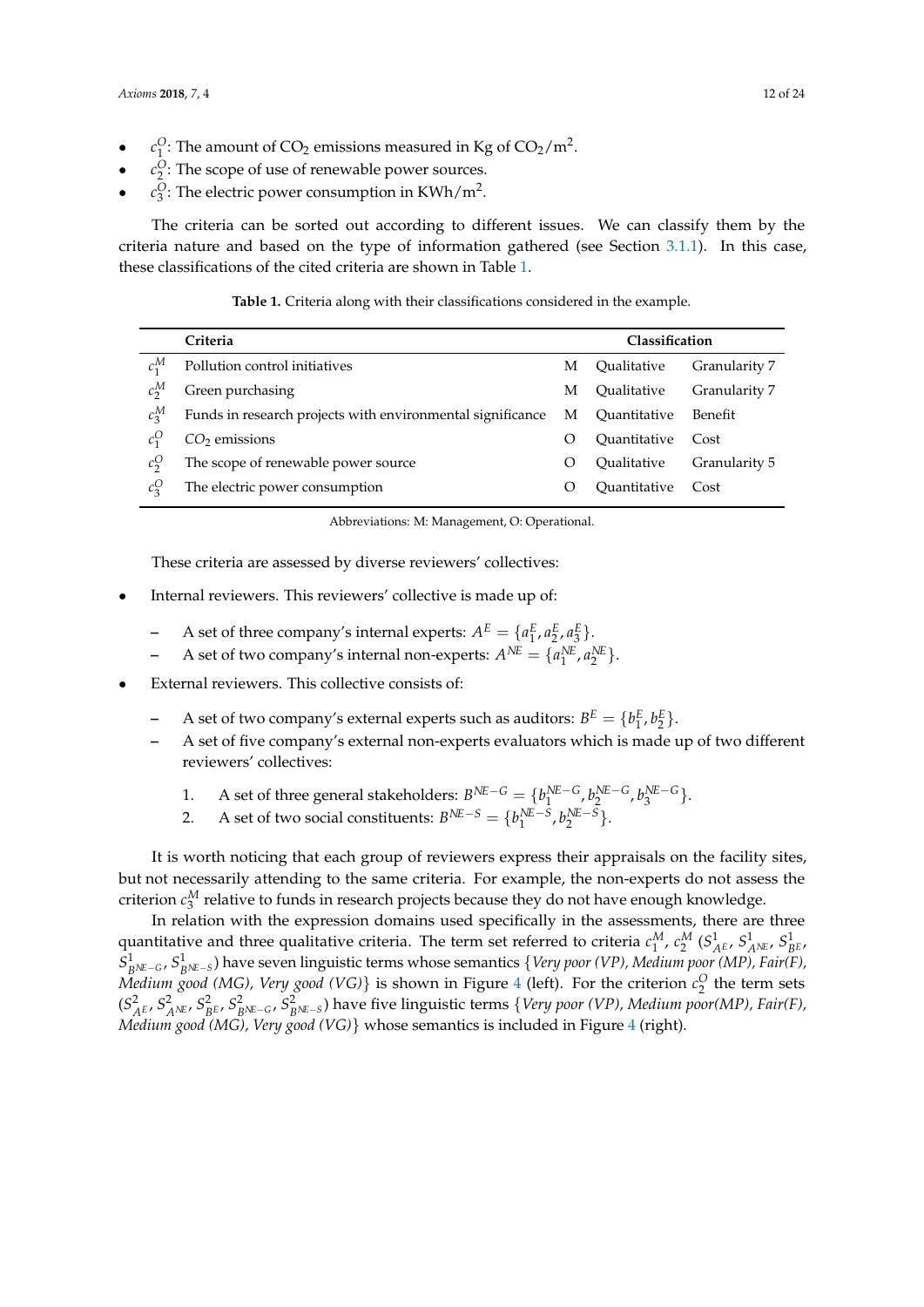<span id="page-12-0"></span>

**Figure 4. Left**: label set for criteria  $c_2^O$  and its associated fuzzy numbers; **Right**: label set for criteria  $c_1^M$ and  $c_2^M$  and its associated fuzzy numbers.

<span id="page-12-1"></span>When the evaluation framework has been fixed, the reviewers express their opinions about each facility site in relation to each criterion. The values are shown in Tables [2](#page-12-1)[–7.](#page-13-0)

|  |  |  |  |                                   | $a_1^E$ $a_2^E$ $a_3^E$ $a_1^N$ $a_2^N$ $b_1^E$ $b_2^E$ $b_1^N$ $b_2^N$ $b_1^N$ $b_2^N$ $c_3^N$ $b_3^N$ $c_3^N$ $b_1^N$ $c_2^N$ $b_2^N$ $c_3^N$ |       |  |
|--|--|--|--|-----------------------------------|-------------------------------------------------------------------------------------------------------------------------------------------------|-------|--|
|  |  |  |  |                                   | Site $x_1$ P VP P VP P MP VP VP P P P P                                                                                                         |       |  |
|  |  |  |  | Site $x_2$ P P VP VP P P VP P P P |                                                                                                                                                 | VP MP |  |

**Table 2.** Appraisals from the reviewers for criterion *c<sup>M</sup>* 1 .

<span id="page-12-3"></span><span id="page-12-2"></span>

|  |  |  |  | $a_1^E$ $a_2^E$ $a_3^E$ $a_1^{NE}$ $a_2^{NE}$ $b_1^E$ $b_2^E$ $b_1^{NE-G}$ $b_2^{NE-G}$ $b_3^{NE-G}$ $b_1^{NE-S}$ $b_2^{NE-S}$ |  |  |
|--|--|--|--|--------------------------------------------------------------------------------------------------------------------------------|--|--|
|  |  |  |  | Site $x_1$ MG G MG MG MG F MG G F MG G G                                                                                       |  |  |
|  |  |  |  | Site $x_2$ MG G G G MG MG F MG MG F MG G                                                                                       |  |  |

**Table 3.** Appraisals from the reviewers for criterion  $c_2^M$ .

**Table 4.** Appraisals from the reviewers for criterion  $c_3^M$ .

|                                                                                      | $a_1^E$ | $a_2^E$ | $a_2^E$ | $b_1^E$ | $b_2^E$ |
|--------------------------------------------------------------------------------------|---------|---------|---------|---------|---------|
| Site $x_1$ 0.150 0.135 0.156 0.105 0.087<br>Site $x_2$ 0.291 0.300 0.300 0.243 0.219 |         |         |         |         |         |

<span id="page-12-4"></span>**Table 5.** Appraisals from the reviewers for criterion  $c_1^O$ .

|            |     | $a_2^E$ | $a_3^E$ | $b_1^E$ | $b_2^E$ |
|------------|-----|---------|---------|---------|---------|
| Site $x_1$ | 134 | 120     | 134     | 112     | 88      |
| Site $x_2$ | 88  | 112     | 156     | 146     | 200     |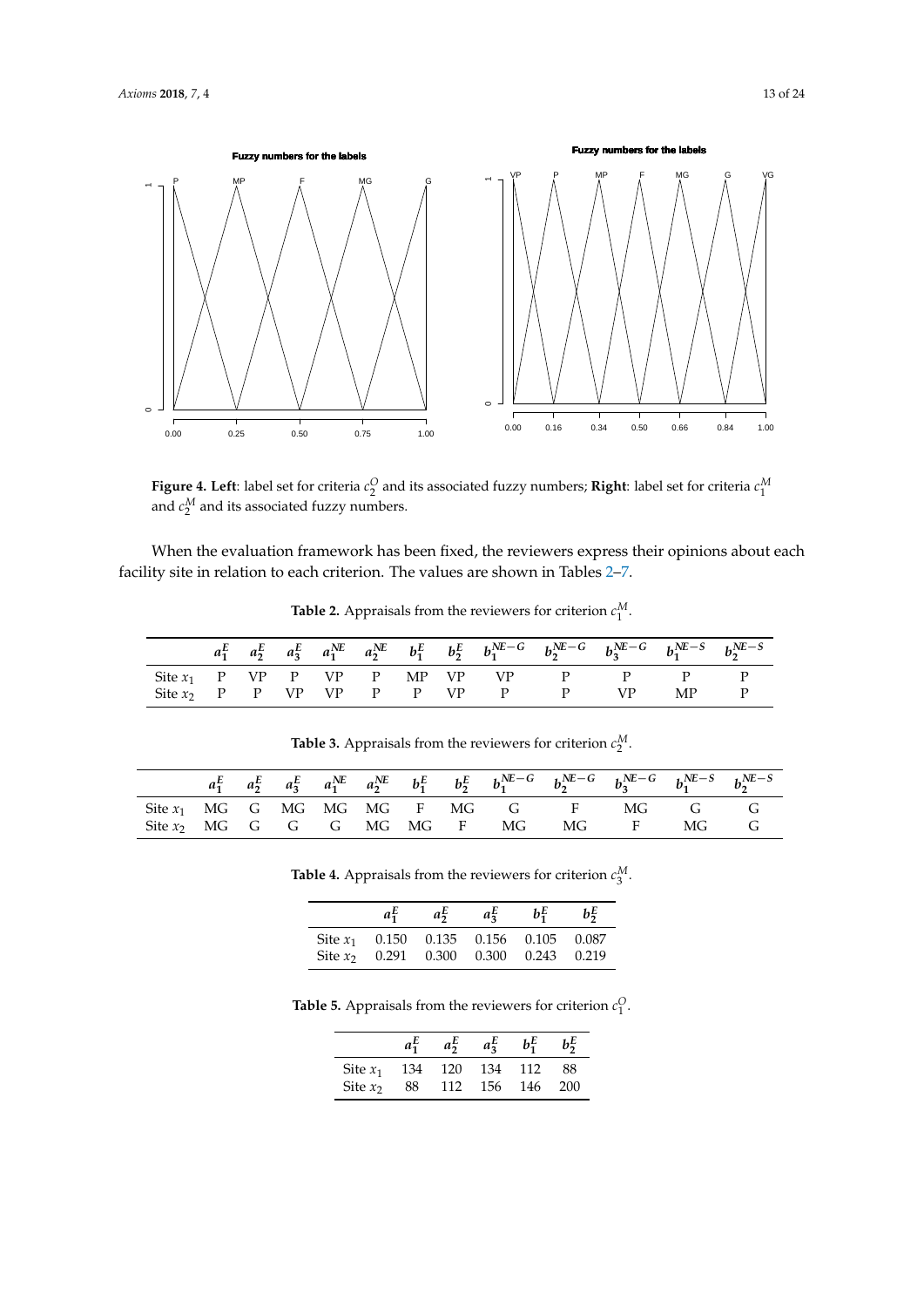<span id="page-13-0"></span>

|  |  |  |  | $a_1^E$ $a_2^E$ $a_3^E$ $a_1^{NE}$ $a_2^{NE}$ $b_1^E$ $b_2^E$ $b_1^{NE-G}$ $b_2^{NE-G}$ $b_3^{NE-G}$ $b_1^{NE-S}$ $b_2^{NE-S}$ |     |    |    |
|--|--|--|--|--------------------------------------------------------------------------------------------------------------------------------|-----|----|----|
|  |  |  |  | Site $x_1$ MP MP F MP F MG F MP F F                                                                                            |     |    |    |
|  |  |  |  | Site $x_2$ VP MP VP VP MP MP VP MP MP                                                                                          | VP. | MP | МP |

**Table 6.** Appraisals from the reviewers for criterion  $c_2^O$ .

**Table 7.** Appraisals from the reviewers for criterion  $c_3^O$ .

|                                          | $a_2^E$ | $a_3^E$ | $b_1^E$ | $b_2^E$ |
|------------------------------------------|---------|---------|---------|---------|
| Site $x_1$ 182.4 163.4 186.2 167.2 133.0 |         |         |         |         |
| Site $x_2$ 357.2 372.4 380.0 326.8 330.6 |         |         |         |         |

After gathering the appraisals, the rating process begins. According to the proposed environmental evaluation process in Section [3,](#page-3-0) the three phases of the rating process are carried out.

The first phase of the rating process is the normalization phase, whose target is unified all the information gathered from reviewers. We begin by transforming the numerical values into the interval  $[0,1]$  as it was stated in Section [3.3.1.](#page-6-0) Let us recall that  $c_1^O$  and  $c_3^O$  are cost criteria and  $c_3^M$  is a benefit criterion. After that, both numerical and linguistic values will be conducted into a unique linguistic term set called BLTS by means of fuzzy sets. In this case the BLTS is  $\overline{S} = \{ \overline{VP}, \ldots, \overline{VG} \}$ . Following the procedure described previously, all the values are conducted into linguistic 2-tuples in  $\langle \overline{S} \rangle$ . The results are not shown here because of the length (see complementary material).

Now, a global assessment for each facility site in a multi-step aggregation process is computed like it was proposed in Section [3.3.2](#page-6-1) (see Figure [3\)](#page-10-1).

#### 1. *Computing environmental performance indicators for each reviewers' collective and each criterion*.

In the first step of this process, we apply the 2-tuple OWA operator, which requires a weighting vector. This vector can be chosen in different ways. Particularly, in this example, we use the weighting vector determined by a fuzzy linguistic quantifier (see [\[50\]](#page-23-0)), the quantifier "most" whose parameters are (0.3, 0.8).

<span id="page-13-1"></span>The aggregation value with these OWA operators is computed for each criterion for the collectives of internal expert and internal non-experts and for each site  $(I_k^{A^E})$  $\chi^{A^E}(x_j)$  and  $I_k^{A^N\!E}$  $\chi_k^{A^{1\mathfrak{C}}}(x_j)$ ), see Table [8.](#page-13-1)

|                             | $c_1^M$     | $c_2^M$     | $c_2^M$ | $c_1^O$                | $c_2^{\rm O}$                                       | $c_3^U$    |
|-----------------------------|-------------|-------------|---------|------------------------|-----------------------------------------------------|------------|
| $I^{A^E}(x_1)$              | (P, 0)      |             |         |                        | $(MG, 0.27)$ $(F, 0.03)$ $(MP, 0.06)$ $(MP, -0.09)$ | (F, 0.21)  |
| $I^{A^{NE}}(x_1)$           | $(P, -0.4)$ | (MG, 0)     |         |                        | (MP, 0.4)                                           |            |
| $I^{A^E}(x_2)$              | (P, 0)      | (G, 0)      |         | $(VG, 0)$ $(F, -0.17)$ | $(P, -0.18)$                                        | (VP, 0.19) |
| $I^{A^{NE}}(x_2)$ (P, -0.4) |             | $(G, -0.4)$ |         |                        | (P, 0.13)                                           |            |

**Table 8.** Environmental indicators for internal reviewers for each criterion.

The environmental performance indicators for general stakeholder reviewers and for social constituents reviewers are obtained by aggregating the values associated to them for each criterion and for each site  $I_k^{B^{NE-S}}$  $\int_k^{B^{\text{NE}-S}}(x_j)$  and  $I_k^{B^{\text{NE}-G}}$  $\int_k^{B^{(m)}(x)} (x_j)$ ). They are used to compute the indicators for each criterion for external non-experts and for each site  $(I_k^{B^{\lambda E}})$  $\int_k^{B^{\text{NL}}} (x_j)$ . In addition, the aggregation value is obtained for each criterion for the external experts and for each site  $(I_k^{\beta E})$  $\binom{B^L}{k}(x_j)$ ). As noted above, all these calculations have been made using OWA operators with the appropriated weights. The results are showed in Table [9.](#page-14-0)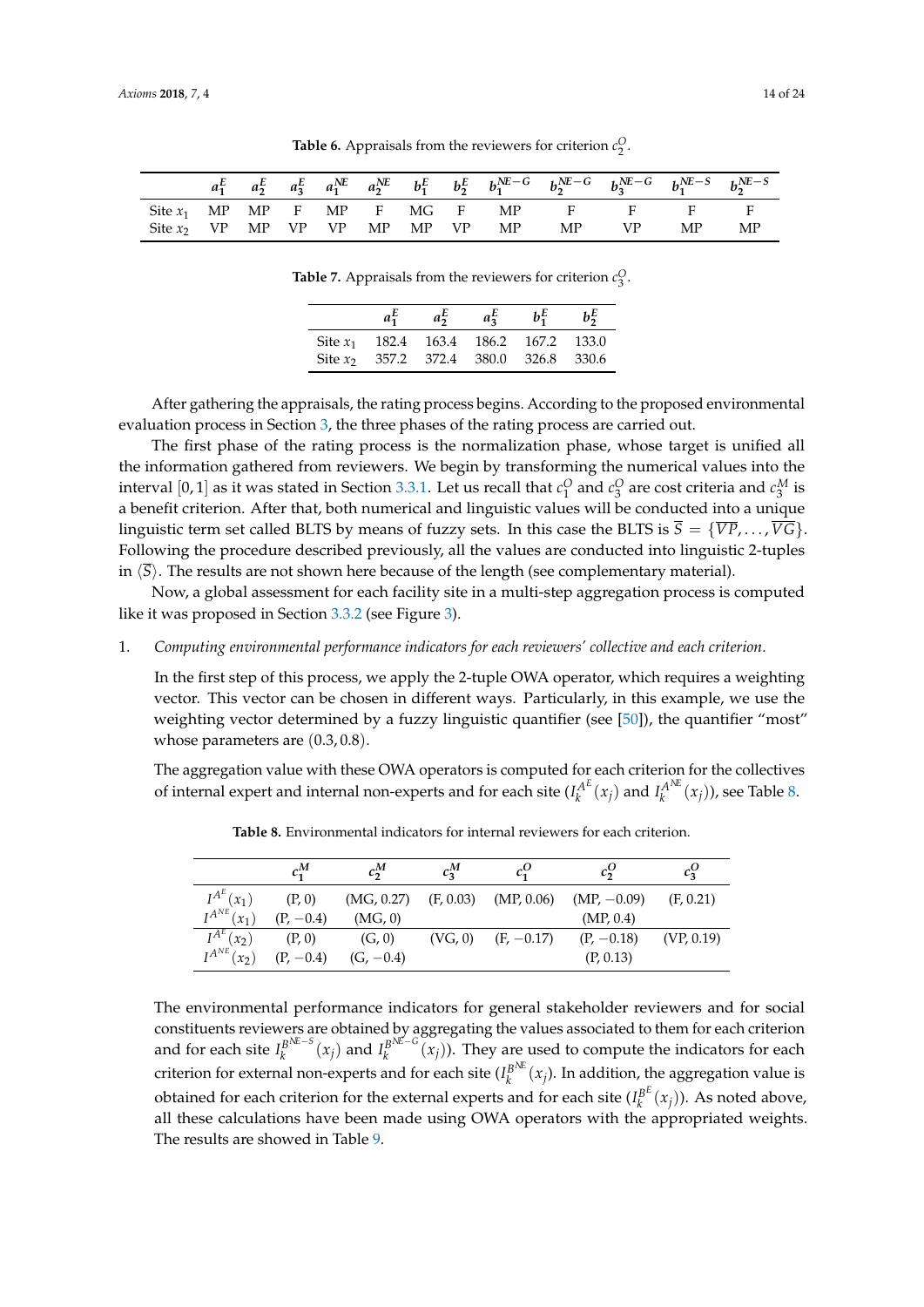<span id="page-14-0"></span>

|                   | $c_1^M$     | $c_2^M$      | $c_3^M$                                | $c_1^U$ | $c_2^{\rm U}$ | $c_2^U$                    |
|-------------------|-------------|--------------|----------------------------------------|---------|---------------|----------------------------|
| $I^{B^E}(x_1)$    | (P, 0.2)    |              | $(MG, -0.4)$ $(MP, -0.07)$ $(F, 0.08)$ |         |               | $(MG, -0.1)$ $(MG, -0.29)$ |
| $I^{B^{NE}}(x_1)$ | (P, 0)      | $(G, -0.29)$ |                                        |         | (F, 0)        |                            |
| $I^{B^E}(x_2)$    | $(P, -0.4)$ |              | $(MG, -0.4)$ $(G, -0.34)$ $(P, -0.03)$ |         | (P, 0.13)     | $(P, -0.15)$               |
| $I^{B^{NE}}(x_2)$ | (P, 0.36)   | (MG, 0.36)   |                                        |         | $(MP, -0.5)$  |                            |

**Table 9.** Environmental indicators for external reviewers for each criterion.

2. *Computing environmental performance indicators for experts/non-experts reviewers and each criterion*.

In the second step of the process, the 2-tuple OWA operator is also applied using the weighting vector calculated before. It is worth pointing out that there is the possibility to use another one attending to the specific characteristics of a particular case study. After these calculations, an environmental performance indicator is computed for experts and non-experts, for each criterion about each facility site. These results are shown in Table [10.](#page-14-1) The Figure [5a](#page-15-0), displays those values for each criteria.

**Table 10.** EPIs for experts and non experts for each criterion.

<span id="page-14-1"></span>

|                       | $c_1^M$      | $c_2^M$                  | $c_2^M$                   |            |              |               |
|-----------------------|--------------|--------------------------|---------------------------|------------|--------------|---------------|
| $I^E(x_1)$            | (P, 0.12)    | (MG, 0)                  | $(F, -0.41)$ $(F, -0.33)$ |            | (F, 0.1)     | $(MG, -0.49)$ |
| $I^{NE}(x_1)$         | $(P, -0.16)$ | (MG, 0.42)               |                           |            | $(F, -0.24)$ |               |
| $\overline{I^E(x_2)}$ | $(P, -0.16)$ | $(MG, 0.44)$ $(G, 0.46)$ |                           | (MP, 0.08) | (P, 0)       | $(P, -0.41)$  |
| $I^{NE}(x_2)$         | (P, 0.06)    | $(G, -0.5)$              |                           |            | (P, 0.35)    |               |



**Figure 5.** *Cont.*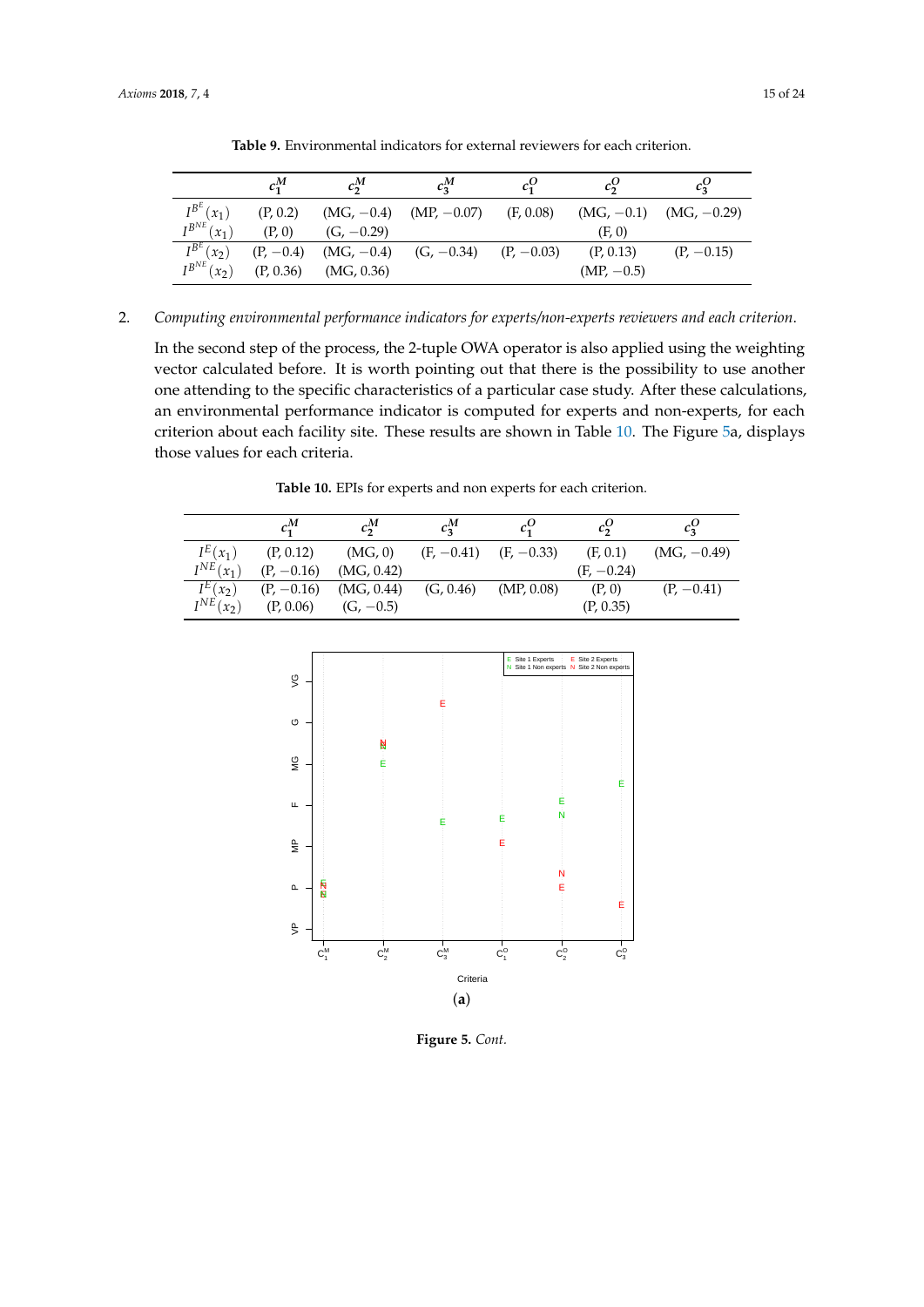<span id="page-15-0"></span>

**Figure 5.** EPIs for site *x*<sup>1</sup> and *x*2. (**a**) EPIs for each criteria for experts and non-experts; (**b**) Partial and global EPIs.

# 3. *Computing global environmental performance indicators*.

In this step, the values in Table [10](#page-14-1) are aggregated for each facility site. At this point, it is needed to aggregate the indicators from different criteria. Therefore, according to the proposed environmental integral evaluation model, the 2-tuple Choquet integral operator is used, which is able to cope with interaction among criteria. Consequently, specific fuzzy measures suited for this example are required and included in Appendix [B.](#page-19-0)

# (a) *An overall global environmental performance indicator*.

<span id="page-15-1"></span>Now, the fuzzy measures from Table [A2](#page-12-1) and from Table [A4](#page-12-2) are employed to calculate the associated 2-tuple Choquet integral for experts and for non experts, respectively, in each site  $(I^E$  and  $I^{NE}$ ). These computed values are shown in Table [11.](#page-15-1)

**Table 11.** Experts and non-experts EPIs for sites  $x_1$  and  $x_2$ .

|            | <b>Experts</b> | <b>Non Experts</b> |
|------------|----------------|--------------------|
| Site $x_1$ | $(F, -0.18)$   | $(F, -0.38)$       |
| Site $x_2$ | (MP, 0.47)     | (MP, 0.34)         |

Finally, the overall global environmental performance indicator for each facility site is computed from previous indicators as it was established in the Section [3.3.2,](#page-6-1) using for example  $\beta = 0.75$ . They are shown in Table [12.](#page-16-0)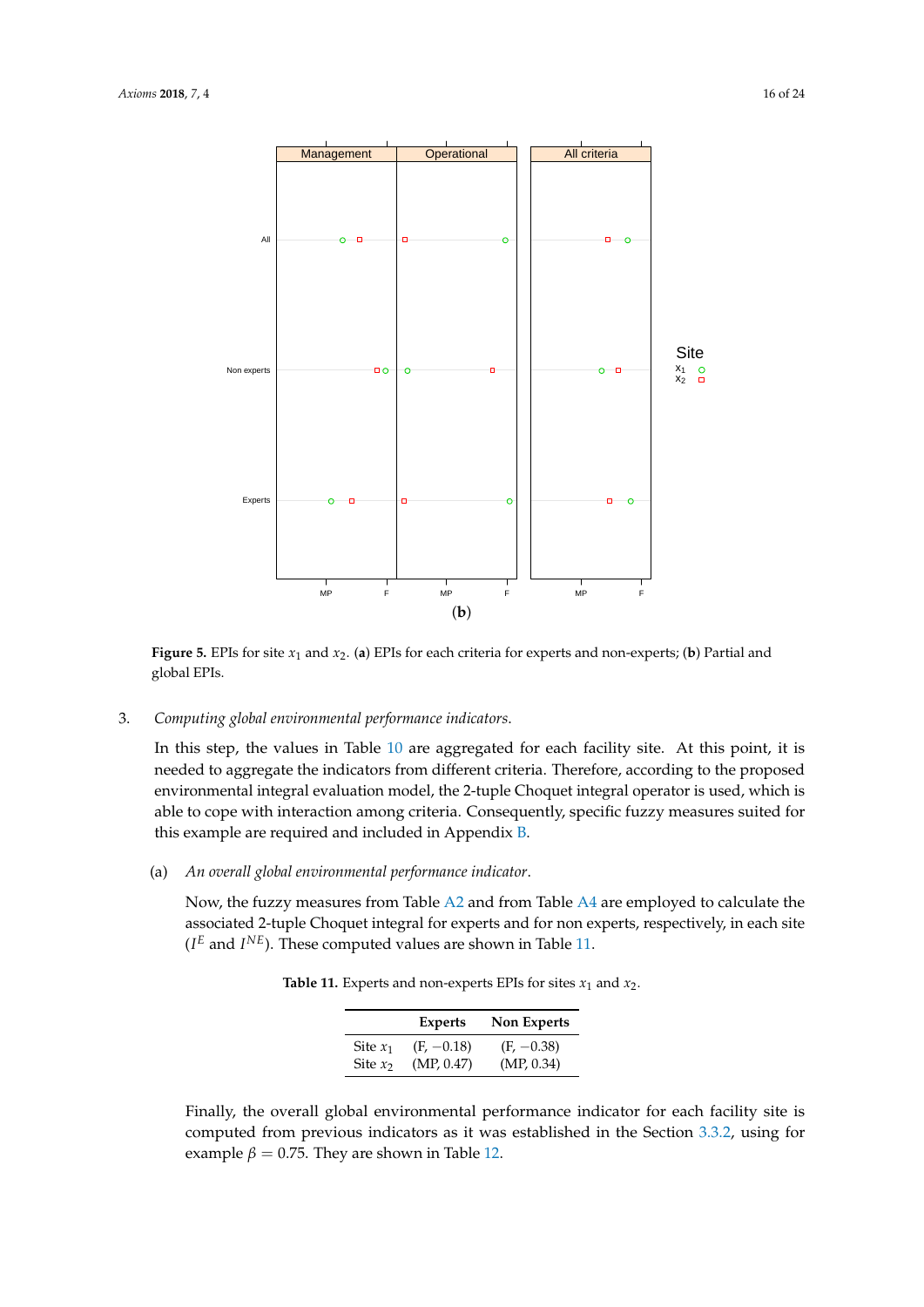| <b>Overall EPI</b> |              |  |  |  |  |  |
|--------------------|--------------|--|--|--|--|--|
| Site $x_1$         | $(F, -0.23)$ |  |  |  |  |  |
| Site $x_2$         | (MP, 0.44)   |  |  |  |  |  |

# **Table 12.** Overall global EPI for sites  $x_1$  and  $x_2$ .

#### <span id="page-16-0"></span>(b) *Management and operational global environmental performance indicators*.

In the last step of the process, a management global indicator and an operational global indicator for each facility site are derived. In a similar way to the previous step, the values for several criteria are aggregated using a 2-tuple Choquet integral separately for the management criteria and for operational criteria. In the latter calculation it is used both the fuzzy measure for management  $\mu^M$  and the fuzzy measure for operational criteria  $\mu^O$ , respectively. The results are in Table [13.](#page-16-1) In order to compute the final values by the proposed procedure, both types of criteria are aggregated for experts and non experts using  $\gamma = \delta = 0.75$ . The resultant management and operational global performance indicators are shown in Table [14.](#page-16-2)

**Table 13.** Partial EPIs for sites  $x_1$  and  $x_2$ .

<span id="page-16-1"></span>

|                  |                         | Site $x_1$                   |                         | Site $x_2$                |
|------------------|-------------------------|------------------------------|-------------------------|---------------------------|
|                  | <b>Experts</b>          | Non Experts                  | Non Experts<br>Experts  |                           |
| Manag.<br>Opera. | (MP, 0.08)<br>(F, 0.04) | $(F, -0.16)$<br>$(F, -0.24)$ | (MP, 0.42)<br>(P, 0.29) | $(F, -0.02)$<br>(P, 0.35) |

<span id="page-16-2"></span>

|  | <b>Table 14.</b> Management and operational global EPIs for sites $x_1$ and $x_2$ . |  |  |  |  |
|--|-------------------------------------------------------------------------------------|--|--|--|--|
|--|-------------------------------------------------------------------------------------|--|--|--|--|

|            | MEPI         | <b>OEPI</b>  |
|------------|--------------|--------------|
| Site $x_1$ | (MP, 0.27)   | $(F, -0.03)$ |
| Site $x_2$ | $(F, -0.44)$ | (P, 0.31)    |

In order to ease the evaluation of the outcomes, the partial and global results obtained in the aggregation process are displayed in Figure [5b](#page-15-0).

Finally, a classification between the facility sites is established with the purpose of identifying the best one, both overall as global management and operational issues. Using the ordinary lexicographic order on  $\langle \overline{S} \rangle$ , the facility site *x*<sub>1</sub>, with a value (*Fair*, −0.4)  $\in \langle \overline{S} \rangle$ , is the best globally carrying out environmental practices with this evaluation. As well, the results show the facility site  $x_2$  is slightly better than facility site  $x_1$  in management issues, but not in operational ones. These indicators make visible different facets of the environmental strategies, as suggested by the standard ISO 14001 guidelines. Also note that both experts and non-experts consider better the site  $x_1$ . The company now knows the partial and global results which indicate the weak points of the facility sites and it allows to synchronize environmental facility site goals with company's environmental goals.

# **5. Conclusions**

The evaluation of environmental practices allows companies and organizations to determine their efficiency and effectiveness of their efforts concerning environmental aspects. In this paper, an environmental integral evaluation model has been presented facilitating the comprehensive analysis. This new approach ensures the most relevant issues are regarded in the evaluation process. So, it can deal with different reviewers' collectives related to the company's activity. These reviewers express their objective and subjective perceptions presenting different degrees of knowledge about evaluated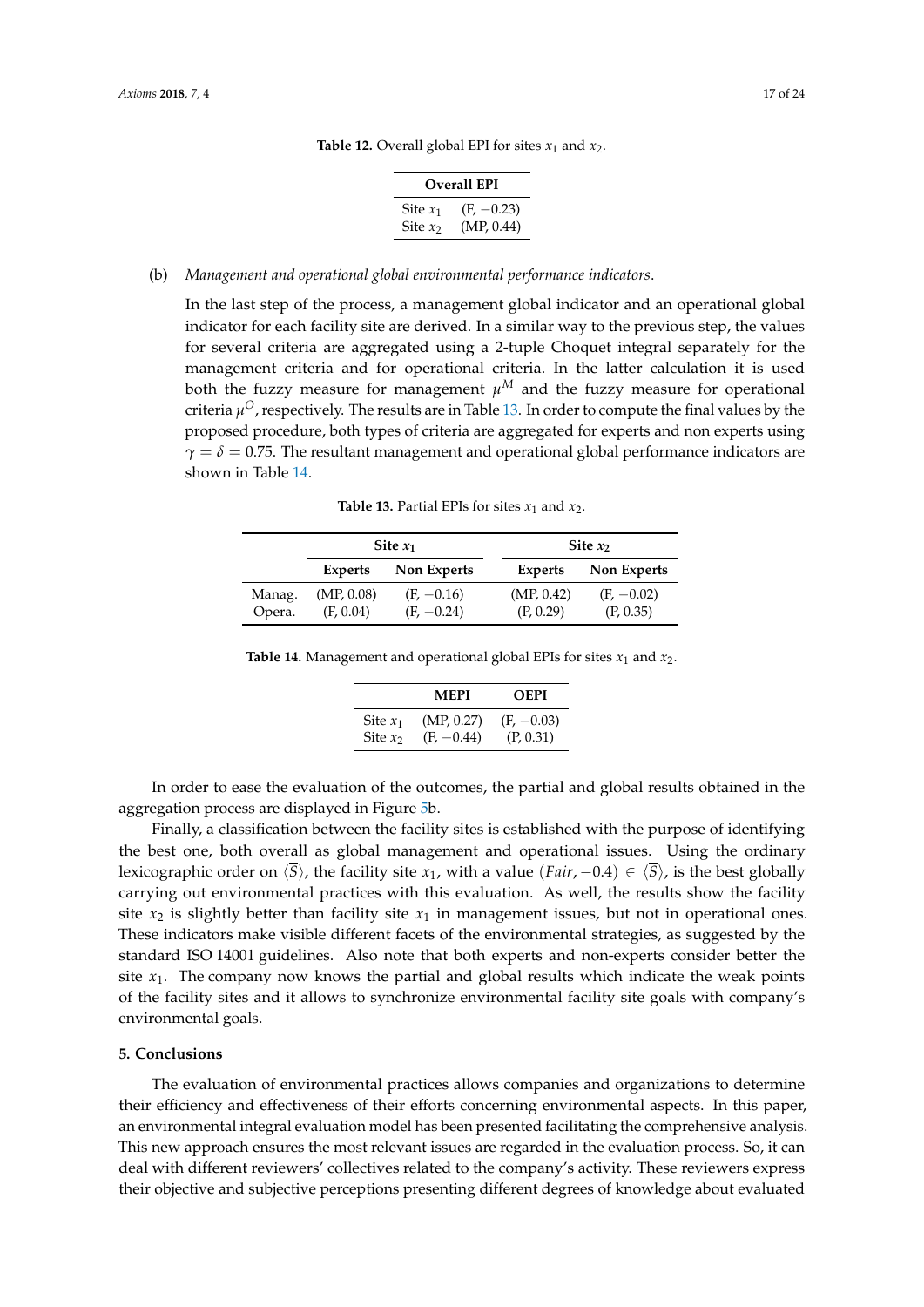facility sites. Thus in our proposal, appraisers could express their assessments in different scales according to their knowledge and criteria nature. In addition, this model handles the interdependence among environmental criteria by means of the use of the discrete Choquet integral. It is worth emphasizing that the proposed model is quite flexible to be adapted easily to different settings. A computational experiment for making sensitivity analysis on fuzzy measures could be considered as future research.

Finally, the proposed model not only produces an overall global environmental performance indicator for each facility site, but also a management global and an operational global environmental performance indicators. In addition, it generates intermediate environmental performance indicators according to the opinions of each set of reviewers and each criterion. These are useful for the organization in its environmental improvement effort.

In the following appendixes some definitions and explanations are included to better understand our approach and our illustrative application.

**Acknowledgments:** The authors thank the anonymous reviewers and Academic Editor for their valuable comments and recommendations. The authors acknowledge financial support by the Spanish Ministerio de Economía y Competitividad under Projects ECO2016-77900-P (R. de Andrés Calle and T. González-Arteaga) and TIN2015-66524-P (L. Martínez).

**Author Contributions:** Teresa González-Arteaga, Rocio de Andrés Calle and Luis Martínez have contributed equally to this work.

**Conflicts of Interest:** The authors declare no conflict of interest.

#### <span id="page-17-0"></span>**Appendix A. A Short Survey on Discrete Choquet Integral for Dealing with Dependencies of EPIs**

The application of the Choquet integral in multiple criteria decision making problems has been expanding and the main advances can be seen in [\[26,](#page-22-3)[47\]](#page-22-24). When criteria have inter-dependent characteristics, it is not suitable to aggregate them by traditional aggregation operators based on additive measures because it would cause some bias effects in results. Then, we can use alternative operators that has been developed for this distinctive feature. These operators are based on fuzzy measures (or capacities), which only fulfil a monotonicity instead of additivity property. In this appendix, some definitions and important needed results are included for this application.

**Definition A1.** Let  $C = \{c_1, \ldots, c_n\}$  be a finite universe. A fuzzy measure or capacity is a set function  $\mu$ :  $\mathcal{P}(C) \longrightarrow [0,1]$  *which satisfies:* 

- *1.*  $\mu(\emptyset) = 0$  and  $\mu(C) = 1$ ,
- 2. *A*  $\subseteq$  *B*  $\Rightarrow$   $\mu(A) \leq \mu(B)$ ,

*where*  $P(C)$  *is the set of all subsets of C.* 

**Definition A2.** Let  $\mu$  a fuzzy measure on C, the Möbius representation of  $\mu$  is a set function  $m_{\mu} : \mathcal{P}(C) \longrightarrow \Re$ *given by*

$$
m_{\mu}(S) = \sum_{T \subseteq S} (-1)^{|S| - |T|} \mu(T), \qquad \forall S \subseteq C
$$

We note that if it is known the *Möbius* representation, it is easy to recover the fuzzy measure from which was derived  $\mu(T) = \sum_{S \subseteq T} m_{\mu(S)}$ ,  $\forall T \subseteq C$ .

**Definition A3.** Let  $f: C \longrightarrow \mathbb{R}^+$  be a function with  $x_k = f(c_k)$  for  $k \in \{1, ..., n\}$ . The discrete Choquet *integral of f with respect to a fuzzy measure µ is given by*

$$
{}_{\mu}IC(x_1,\ldots,x_n)=\sum_{T\subseteq C}\left(m_{\mu}(T)\bigwedge_{i\in T}x_i\right)
$$

where  $\bigwedge$  denote the minimum.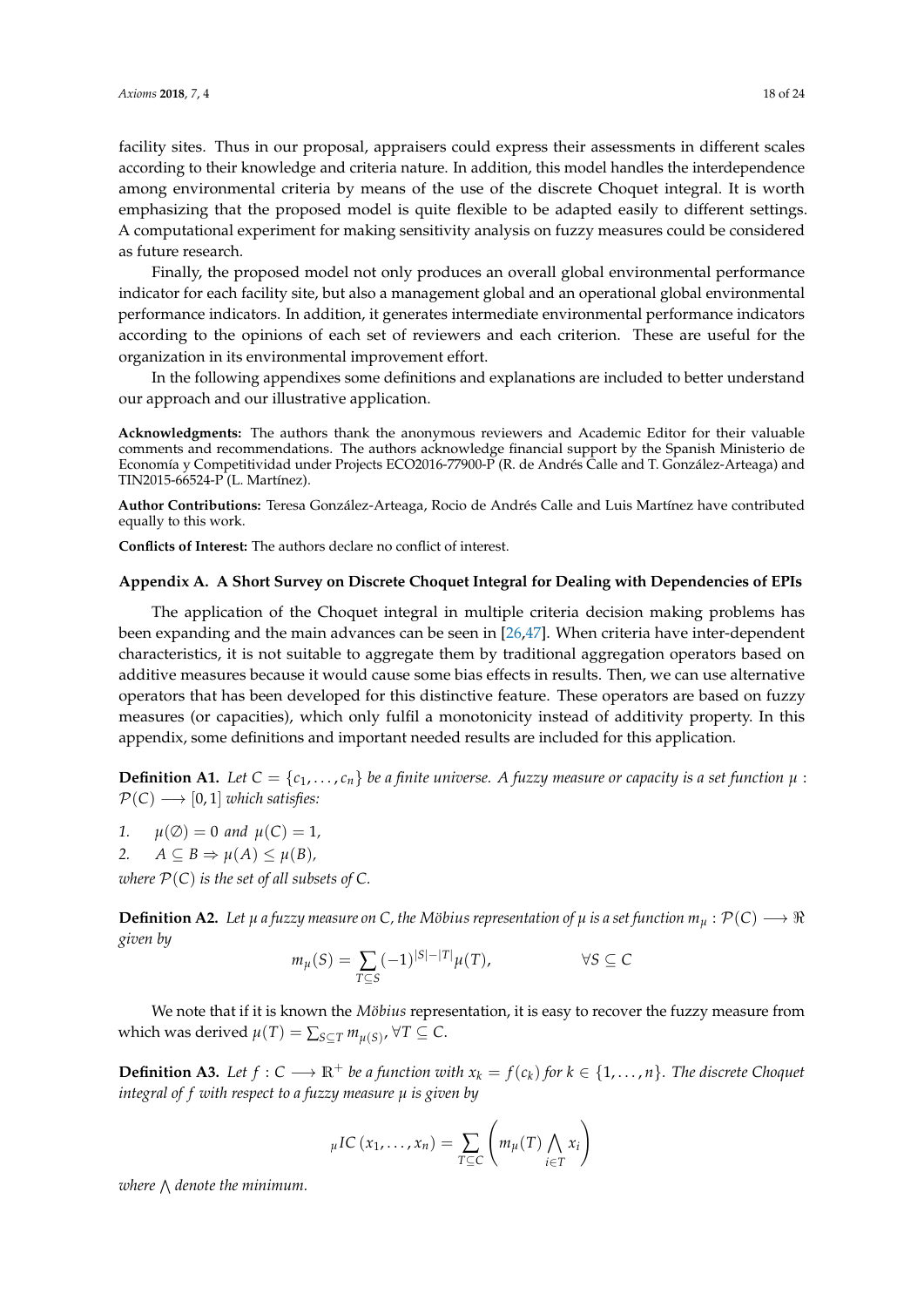**Remark A1.** *From a mathematical point of view, the discrete Choquet integral is a linear expression up to a reordering of the elements. In addition, as it has been proved in several references such as [\[26,](#page-22-3)[51,](#page-23-1)[52\]](#page-23-2)*, *among others, the Choquet integral fulfills very significant mathematical properties like idempotence, continuity, non-decreasing monotonicity, stability under the same positive linear transformation, decomposability and compensativeness.*

*In this paper, we underscore the importance of the latter because it is essential for our application. Compensativeness indicates that:*

$$
\min(x_1,\ldots,x_n)\leq \mu IC(x_1,\ldots,x_n)\leq \max(x_1,\ldots,x_n).
$$

*This allows us to transform the results of the aggregation by means of the Choquet integral into 2-tuples in the linguistic term set using the results in [\[46\]](#page-22-23), faciliting understanding. It proves suitable the following definition.*

**Definition A4.** [\[53\]](#page-23-3) Let  $(l_1, \alpha_1), \ldots, (l_m, \alpha_n)$  be a vector of linguistic 2-tuple,  $C = \{1, 2, \ldots, n\}$  a finite *universe and µ a fuzzy measure on C, then the 2-tuples Choquet integral operator is defined as:*

$$
{}_{\mu}IC((l_1,\alpha_1),\ldots,(l_n,\alpha_n))=\Delta\left(\sum_{T\subseteq C}\left(m_{\mu}(T)\Delta^{-1}(\bigwedge_{i\in T}(l_i,\alpha_i)\right)\right)
$$

*here* V *denote the minimum.*

It is relevant to point out that the fuzzy measure plays a key role in the Choquet integral comparable with the choice of weights in the weighted mean. Moreover, the weighted mean and the OWA aggregation operator are special cases of the Choquet integral for specific fuzzy measures which are connected with the weighting vector (see [\[52\]](#page-23-2)).

The value, which the fuzzy measure assigns to a set A of criteria,  $\mu(A)$  defines the weight of one combination of criteria, but it does not give the global importance of the criteria not either the degree of interaction among them. The overall importance of one or more criteria is given through all the measures  $\mu(A)$  where *A* contains such criteria. On the basis of this idea, it has been proposed different indexes being the most common the *Shapley index*, which expresses the relative importance of a single criterion or a number of criteria into the decision problem. Thus, those indexes help to analyse the behavioral properties of the aggregation operator (see [\[51\]](#page-23-1)).

In order to use the Choquet integral in our approach, we need to have at our disposal a fuzzy measure. Since it is convenient to choose one adjusted to our decision problem, we put forward identifying an appropriate fuzzy measure from its concrete characteristics. The main possibilities to do that are enclosed below. Once a fuzzy measure is identified the associated Choquet integral can be used as an aggregation tool.

#### *Identification of the Fuzzy Measure*

The identification of a suitable fuzzy measure to a particular Multi-Criteria Decision problem is the great importance since all the knowledge concerning the criteria is embedded into the fuzzy measure. As we manage a problem with *n* criteria,  $2^n - 2$  real numbers in [0, 1] is needed to be completely determined. It seems obvious that these coefficients are hard to be provided by the decision makers. In order to address this issue a number of strategies have been considered in the literature. The fuzzy measure identification methods have been studied by many authors (see [\[26](#page-22-3)[,47,](#page-22-24)[54,](#page-23-4)[55\]](#page-23-5)). The key point is to use optimization methods to build the fuzzy measure belonging to a particular family with the aim of reducing the initial requirements. The most relevant family is the *k-additive fuzzy measures*. This allows us to model interaction among at most *k* criteria.

A fuzzy measure  $\mu$  is *k-additive* if its *Möbius* representation verifies for each  $A \subseteq C$  with  $|A| > k$  $m_{\mu}(A) = 0$  and there exist at least one subset A of cardinality k such that  $m_{\mu}(A) \neq 0$ .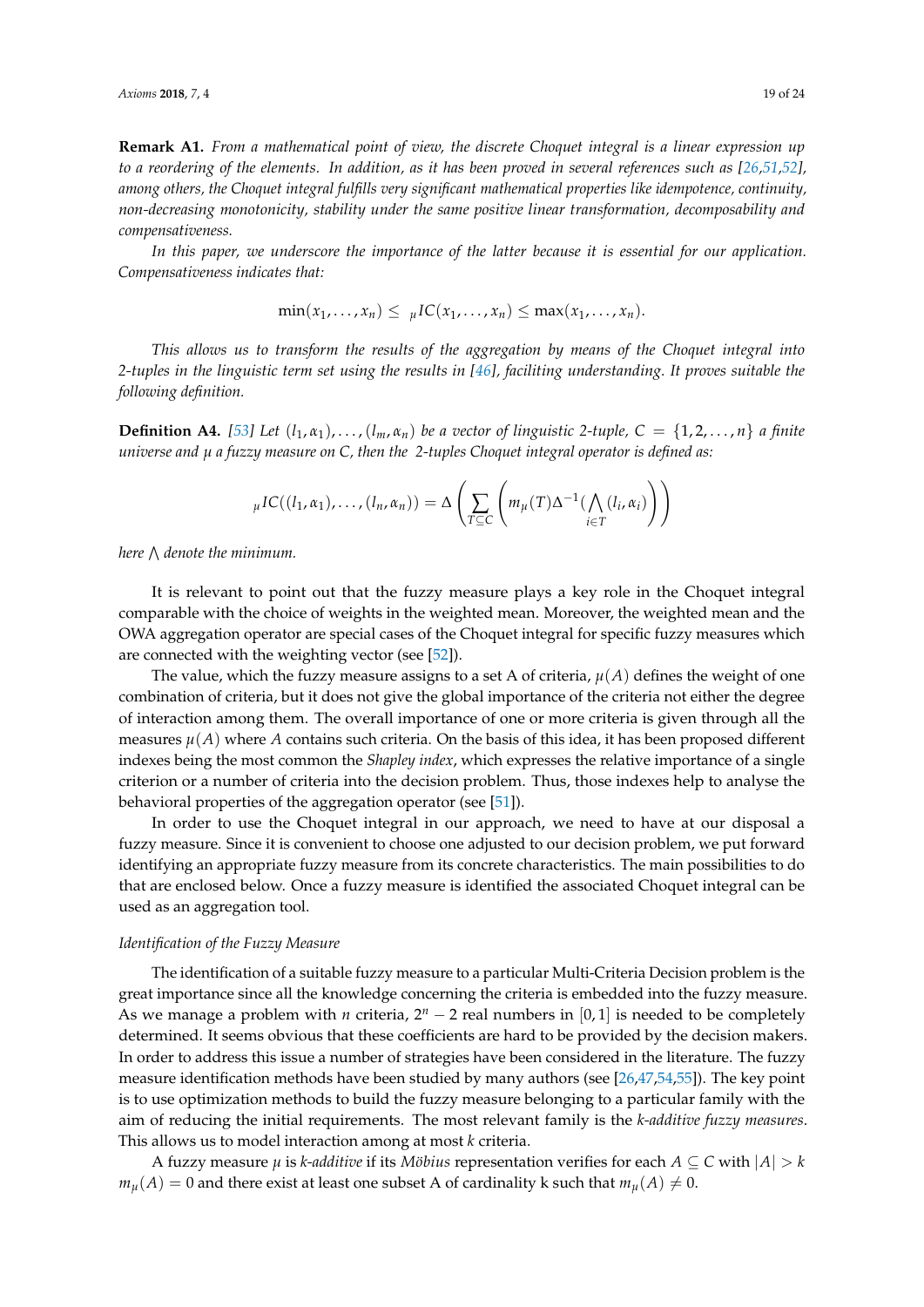An optimization problem in order to obtain an specific fuzzy measure is posed for our problem. The alternative optimization methods differ among them with respect to the objective function and with respect to the input information used to establish constrains. The latter usually come from the monotonicity of fuzzy measures, the particular characteristics of the family of fuzzy measures used. It is also usual to use learning data that may include semantical considerations. An overview is provided in [\[47\]](#page-22-24).

From a practical point of view these methods can be applied by means of the *Kappalab R package* (see [\[56\]](#page-23-6)). This package contains high-level routines for R, which is free software environment release under GNU (GNU is a recursive acronym for "GNU is Not Unix") for statistical computing and graphics [\[57\]](#page-23-7). As a consequence, this software smooths the way for the applications of the Choquet integral, in particular, in the environmental context.

Finally, it is important to emphasize the advantage of allowing decision makers the flexibility to incorporate major interdependencies among criteria through the formulation of the fuzzy measure identification problem.

#### <span id="page-19-0"></span>**Appendix B. Computing Some Fuzzy Measures for the Illustrative Example**

This appendix is devoted to computing the needed fuzzy measures used in the illustrative application of Section [4.](#page-10-0)

As we stated in Appendix [A,](#page-17-0) there are several methods to achieve a suited fuzzy measure which collects the distinctive features of the evaluation context. In order to build a particular fuzzy measure for the application, we look for a 2-additive fuzzy measures using the minimum variance method (see [\[47\]](#page-22-24)). Therefore, some initial requirements are considered. The choice made is just to show some potentials that may be interesting, but there are plenty of possibilities.

• Firstly, we have a clear orientation to criteria relative to practices in outputs of the company  $(c_1^M, c_1^O, c_3^O)$ . We translate this through some constrains in the optimization problem. Let us consider Table [A1](#page-11-0) that contains a learning set of possible normalized criteria values. We demand that the aggregated values, with Choquet integral for its rows, satisfy this order

$$
{}_{\mu}IC(\text{Row 1}) \geq {}_{\mu}IC(\text{Row 2}) \geq {}_{\mu}IC(\text{Row 3}) \geq {}_{\mu}IC(\text{Row 4}) \geq {}_{\mu}IC(\text{Row 5})
$$

Here the aggregation values for rows 1 and 2 are greater than for rows 3, 4, and 5 because the outputs criteria have bigger values whatever are the rest of criteria. Besides, when the output criteria have equal values we prefer to have a greater value in criteria  $c_2^M$ ,  $c_2^O$ , relative to practices in inputs of the company than in  $c_3^M$ . This implies that Row 1 has an aggregation value greater than Row 2 and the same happens with Rows 4 and 5.

|                  |         | Output  |         | Input   |         |         |
|------------------|---------|---------|---------|---------|---------|---------|
|                  | $c_1^M$ | $c_1^O$ | $c_3^O$ | $c_2^M$ | $c_2^O$ | $c_3^M$ |
| Row 1            | G       | MP      | MP      | G       | MP      | MP      |
| Row <sub>2</sub> | G       | MP      | MP      | MP      | MP      | G       |
| Row 3            | MP      | MP      | MP      | G       | MP      | G       |
| Row 4            | MP      | MP      | MP      | G       | MP      | MP      |
| Row 5            | MР      | MP      | MP      | MP      | MP      | G       |

**Table A1.** A learning set used for determining the fuzzy measure (criteria reordered).

This means the following constraints:

$$
\mu IC(Row1) - \mu IC(Row2) \ge 0, \quad \mu IC(Row2) - \mu IC(Row3) \ge 0, \n \mu IC(Row3) - \mu IC(Row4) \ge 0, \quad \mu IC(Row4) - \mu IC(Row5) \ge 0.
$$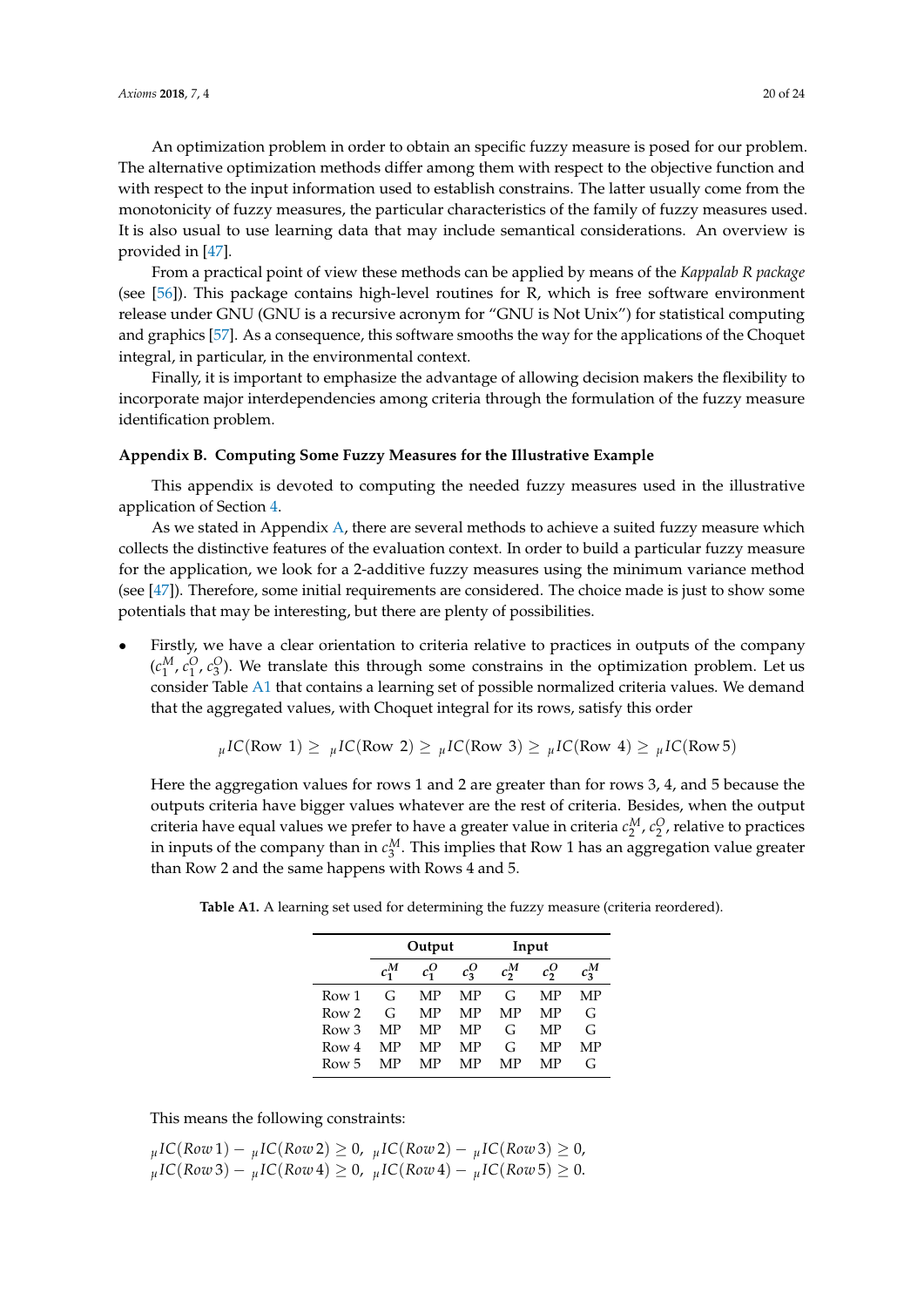• Secondly, the decision maker brings some ideas about the interactions of some criteria. The pairs  $(c_1^M, c_1^O)$  and  $(c_1^M, c_3^O)$  have to interact in a redundancy way. That is, the contribution of the pair should be inferior to the sum of the contribution of the criterion into it. However, the pair  $(c_1^M, c_2^O)$ has to interact in a complementary way, i.e., it has a contribution superior to the sum of the contributions of the criteria in it. This means the following constraints on the Shapley indexes:

 $I_\mu(c_1^M, c_1^O) < 0$ ,  $I_\mu(c_1^M, c_3^O) < 0$  and  $I_\mu(c_1^M, c_2^O) > 0$ 

• Thirdly, due to the fact that the  $CO<sub>2</sub>$  emissions are the great importance for the company, it is imposed that the overall importance of this criterion should be at least 0.15 over 1. This adds a new constraint through the Shapley value for this criterion.

This implies the constraint on the Shapley value  $I_\mu(c_1^O) \geq 0.15$ .

In order to get the fuzzy measure we are looking for we incorporate all the previous requirements in the routine for minimum variance method implemented in the kappalab R package. As the resulting fuzzy measure  $\mu$  has  $2^6 = 64$  values we show its Mobius transformation, which is shorter, in Table [A2.](#page-12-1) Analogously, Table [A3](#page-12-3) contains the Mobius transformation of the associated fuzzy measures  $\mu^M$  and  $\mu^O$ .

| Subset                       | $\{c_1^M\}$                 | $\{c_2^M\}$                 | $\{c_3^M\}$                 | ${c_1^O}$          | $\{c_2^O\}$        | ${c_3^O}$          |
|------------------------------|-----------------------------|-----------------------------|-----------------------------|--------------------|--------------------|--------------------|
| $m_{\mu}$ (subset)           | 0.503                       | 0.203                       | 0.036                       | 0.266              | 0.109              | 0.222              |
| Subset                       | $\{c_1^M, c_2^M\}$          | $\{c_1^M, c_3^M\}$          | $\{c_1^M, c_1^O\}$          | $\{c_1^M, c_2^O\}$ | $\{c_1^M, c_3^O\}$ | $\{c_2^M, c_3^M\}$ |
| $m_{\mu}$ (subset)           | $-0.003$                    | $-0.003$                    | $-0.219$                    | 0.100              | $-0.197$           | 0.131              |
| Subset                       | $\{c_2^M, c_1^O\}$          | $\{c_2^M, c_2^O\}$          | ${c_2^M, c_3^O}$            | $\{c_3^M, c_1^O\}$ | $\{c_3^M, c_2^O\}$ | $\{c_3^M, c_3^O\}$ |
| $m_{\mu}$ (subset)           | $-0.047$                    | $-0.099$                    | $-0.025$                    | 0.000              | $-0.010$           | 0.000              |
| Subset<br>$m_{\mu}$ (subset) | $\{c_1^O, c_2^O\}$<br>0.006 | $\{c_1^O, c_3^O\}$<br>0.028 | $\{c_2^O, c_3^O\}$<br>0.000 |                    |                    |                    |

**Table A2.** Möbius transformation for the fuzzy measure *µ* for expert reviewers.

**Table A3.** Mobius for  $\mu^M$  and  $\mu^O$  for management and for operational criteria, respectively (for experts).

| Subset               | $\{c_1^M\}$ | $\{c_2^M\}$ | $\{c_3^M\}$ | $\{c_1^M, c_2^M\}$ | $\{c_1^M, c_3^M\}$ | $\{c_2^M, c_3^M\}$ |
|----------------------|-------------|-------------|-------------|--------------------|--------------------|--------------------|
| $m_{\mu M}$ (subset) | 0.58        | 0.23        | 0.04        | $-0.00$            | $-0.00$            | 0.15               |
| Subset               | $\{c_1^O\}$ | $\{c_2^O\}$ | $\{c_3^O\}$ | $\{c_1^O, c_2^O\}$ | $\{c_1^O, c_3^O\}$ | ${c_2^O, c_3^O}$   |
| $m_{u^O}(subset)$    | 0.42        | 0.17        | 0.35        | 0.01               | 0.04               | 0.00               |

Besides, since some of the criteria cannot be assessed by non-experts, we need to compute another fuzzy measure suited for the aggregation step that implies those criteria appraised by non-experts  $(c_1^M, c_2^M, c_2^O)$ . Hence, we adapt the previous requirements in appropriate way. The results are shown in Table [A4](#page-12-2)

**Table A4.** Mobius transformation for the fuzzy measure *µ* for non-expert reviewers.

| Subset             | $\{c_1^M\}$ | $\{c_2^M\}$ |                | ${c_2^O}$ ${c_1^M, c_2^M}$ ${c_1^M, c_2^O}$ ${c_2^M, c_2^O}$ |                          |         |
|--------------------|-------------|-------------|----------------|--------------------------------------------------------------|--------------------------|---------|
| $m_{\mu}$ (subset) | $0.29$ .    | $0.35$ 0.29 |                | $-0.01$                                                      | 0.10                     | $-0.01$ |
| $m_{u^M}(subset)$  | 0.47        | 0.56        | $\blacksquare$ | $-0.02$                                                      | $\overline{\phantom{a}}$ | -       |
| $m_{u^O}(subset)$  | $\sim$ $-$  | $\sim$      |                | $\overline{\phantom{a}}$                                     | $\overline{\phantom{a}}$ |         |

In order to understand better the role of each criteria in the aggregation operator we obtain the Shapley values associated to those previous fuzzy measures (see Table  $\overline{A5}$ ). These values shows the global involvement of each criteria in the results obtained with the Choquet integral. So, the criterion  $c_1^M$ (pollution control initiatives) is the more relevant for the expert reviewers but not for the non experts.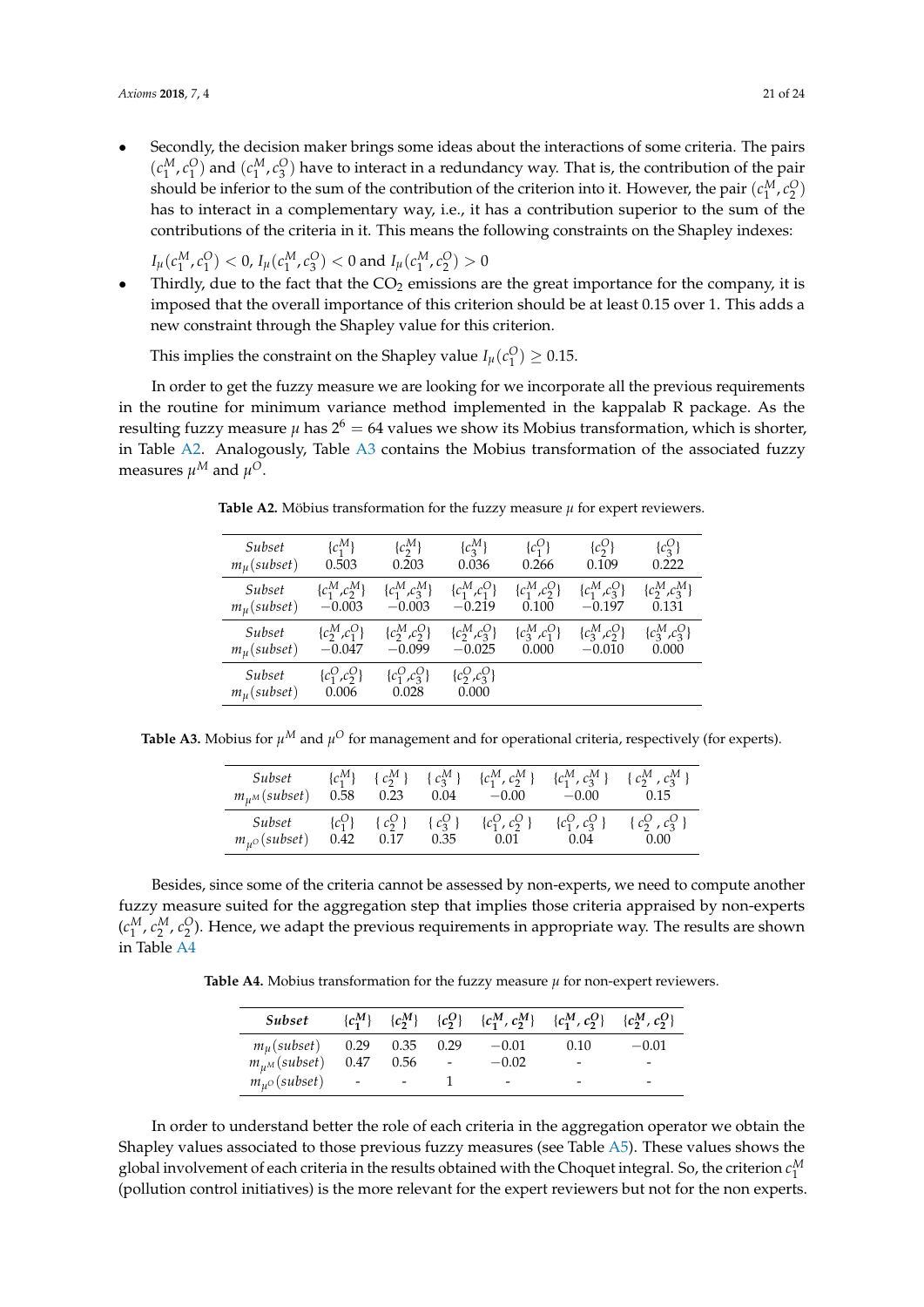| Non-Experts |         |         |                                           |         |                      |         |                   | <b>Experts</b> |         |               |
|-------------|---------|---------|-------------------------------------------|---------|----------------------|---------|-------------------|----------------|---------|---------------|
|             | $c_1^M$ | $c_2^M$ | $c_2^M$                                   | $c_1^O$ | $c_2^{\prime\prime}$ | $c_3^O$ |                   |                | $c_2^M$ | $c_2^{\rm U}$ |
| μ           |         |         | $0.34$ $0.18$ $0.10$ $0.15$ $0.11$ $0.12$ |         |                      |         |                   | 0.33           | 0.33    | 0.33          |
| $\mu^M$     | 0.58    | 0.31    | 0.12                                      |         |                      |         | $\mu^M$           | 0.45           | 0.55    |               |
| $u^{\circ}$ |         |         |                                           |         | $0.45$ $0.18$ $0.37$ |         | $u^{\mathcal{O}}$ |                |         |               |

**Table A5.** Shapley values for fuzzy measure  $\mu$ ,  $\mu^M$  and  $\mu^M$  for experts (right) and non-experts (left).

# **References**

- <span id="page-21-0"></span>1. Sarkis, J. Evaluating environmentally conscious business practices. *Eur. J. Oper. Res.* **1998**, *107*, 159–174.
- <span id="page-21-1"></span>2. Darnall, N.; Henriques, I.; Sadorsky, P. Do environmental management systems improve business performance in an international setting? *J. Int. Manag.* **2008**, *14*, 364–376.
- <span id="page-21-2"></span>3. Stanwick, P.; Stanwick, S. CEO compensation: Does it pay to be green? *Bus. Strategy Environ.* **2001**, *10*, 176–182.
- 4. Rivera, J. Assessing a voluntary environmental initiative in the developing world: The Costa Rican Certification for Sustainable Tourism. *Policy Sci.* **2002**, *35*, 333–360.
- <span id="page-21-3"></span>5. Iraldo, F.; Testa, F.; Frey, M. Is an environmental management system able to influence environmental and competitive performance? The case of the eco-management and audit scheme (EMAS) in the European union. *J. Clean. Prod.* **2009**, *17*, 1444–1452.
- <span id="page-21-4"></span>6. Jørgensen, S.; Burkhard, B.; Müller, F. Twenty volumes of ecological indicators: An accounting short review. *Ecol. Indic.* **2013**, *28*, 4–9.
- <span id="page-21-5"></span>7. Rahdari, A.; Rostamy, A. Designing a general set of sustainability indicators at the corporate level. *J. Clean. Prod.* **2015**, *108*, 757–771.
- 8. Jasch, C. Environmental performance evaluation and indicators. *J. Clean. Prod.* **2000**, *8*, 79–88.
- <span id="page-21-12"></span>9. Lin, B.; Jones, C.; Hsieh, C. Environmental practices and assessment: A process perspective. *Ind. Manag. Data Syst.* **2001**, *101*, 71–79.
- <span id="page-21-16"></span>10. Handfield, R.; Walton, S.; Sroufe, R.; Melnyk, S. Applying environmental criteria to supplier assessment: A study in the application of the Analytical Hierarchy Process. *Eur. J. Oper. Res.* **2002**, *141*, 70–87.
- <span id="page-21-17"></span>11. Sarkis, J. A strategic decision framework for green supply chain management. *J. Clean. Prod.* **2003**, *11*, 397–409.
- <span id="page-21-10"></span>12. Humphreys, P.; Wong, Y.; Chan, F. Integrating environmental criteria into the supplier selection process. *J. Mater. Process. Technol.* **2003**, *138*, 349–356.
- <span id="page-21-19"></span>13. Zhu, Q.; Sarkis, J.; Lai, K.H. Confirmation of a measurement model for green supply chain management practices implementation. *Int. J. Prod. Econ.* **2008**, *111*, 261–273.
- <span id="page-21-15"></span>14. Jabbour, A.B.L.S.; Jabbour, C.J.C. Are supplier selection criteria going green? Case studies of companies in Brazil. *Ind. Manag. Data Syst.* **2009**, *109*, 477–495.
- <span id="page-21-6"></span>15. Herva, M.; Roca, E. Review of combined approaches and multi-criteria analysis for corporate environmental evaluation. *J. Clean. Prod.* **2013**, *39*, 355–371.
- <span id="page-21-7"></span>16. Olsthoorn, X.; Tyteca, D.; Wehrmeyer, W.; Wagner, M. Environmental indicators for business: A review of the literature and standardisation methods. *J. Clean. Prod.* **2001**, *9*, 453–463.
- <span id="page-21-14"></span>17. Niemeijer, D.; de Groot, R.S. A conceptual framework for selecting environmental indicator sets. *Ecol. Indic.* **2008**, *8*, 14–25.
- <span id="page-21-13"></span>18. Brunklaus, B.; Malmqvist, T.; Baumann, H. Managing Stakeholders or the Environment? The Challenge of Relating Indicators in Practice. *Corp. Soc. Responsib. Environ. Manag.* **2009**, *16*, 27–37.
- <span id="page-21-8"></span>19. Gandhi, S.; Mangla, S.; Kumar, P.; Kumar, D. Evaluating factors in implementation of successful green supply chain management using DEMATEL: A case study. *Int. Strateg. Manag. Rev.* **2015**, *3*, 96–109.
- <span id="page-21-9"></span>20. Tseng, M.L. Using a hybrid MCDM model to evaluate firm environmental knowledge management in uncertainty. *Appl. Soft Comput.* **2011**, *11*, 1340–1352.
- <span id="page-21-11"></span>21. Xie, S.; Hayase, K. Corporate Environmental Performance Evaluation: A Measurement Model and a New Concept. *Bus. Strategy Environ.* **2007**, *16*, 148–168.
- <span id="page-21-18"></span>22. Tsoulfas, G.T.; Pappis, C.P. A model for supply chains environmental performance analysis and decision making. *J. Clean. Prod.* **2008**, *16*, 1647–1657.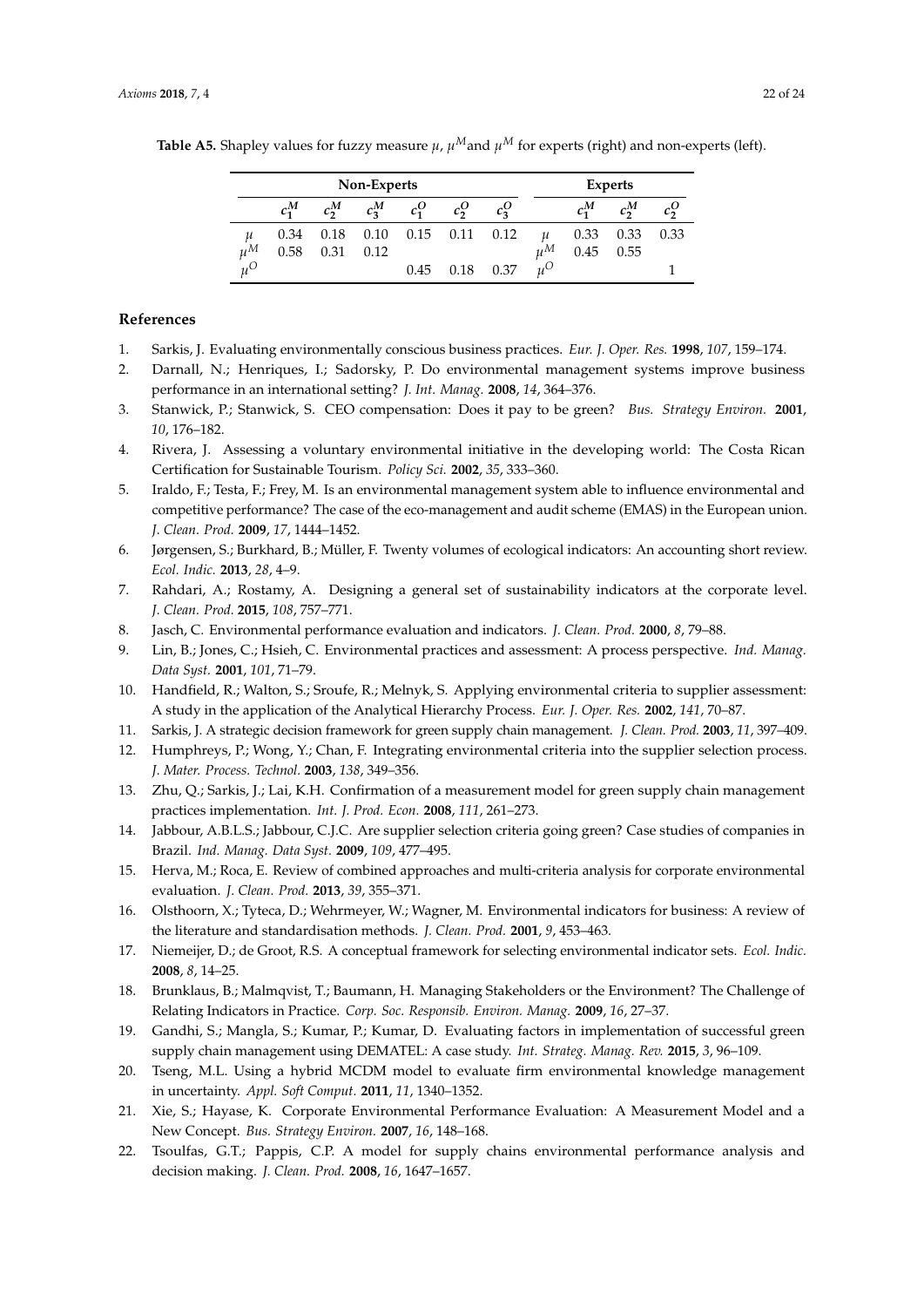- <span id="page-22-0"></span>23. Ho, W.; Xu, X.; Dey, P.K. Multi-criteria decision making approaches for supplier evaluation and selection: A literature review. *Eur. J. Oper. Res.* **2010**, *202*, 16–24.
- <span id="page-22-1"></span>24. Arfi, B. Fuzzy decision making in politics: A linguistic fuzzy-set approach. *Political Anal.* **2005**, *13*, 23–56.
- <span id="page-22-2"></span>25. Martínez, L. Sensory evaluation based on linguistic decision analysis. *Int. J. Approx. Reason.* **2007**, *44*, 148–164.
- <span id="page-22-3"></span>26. Grabisch, M. The application of fuzzy integrals in multicriteria decision making. *Eur. J. Oper. Res.* **1996**, *89*, 445–456.
- <span id="page-22-4"></span>27. Darnall, N.; Seol, I.; Sarkis, J. Perceived stakeholder influences and organizations' use of environmental audits. *Acc. Organ. Soc.* **2009**, *34*, 170–187.
- <span id="page-22-5"></span>28. King, A.; Lenox, M.; Terlaak, A. The strategic use of decentralized institutions: Exploring certification with the ISO 14001 management standard. *Acad. Manag. J.* **2005**, *48*, 1091–1106.
- <span id="page-22-6"></span>29. Kain, J.H.; Saderberg, H. Management of complex knowledge in planning for sustainable development: The use of multi-criteria decision aids. *Environ. Impact Assess. Rev.* **2008**, *28*, 7–21.
- <span id="page-22-7"></span>30. Nawrocka, D.; Parker, T. Finding the connection: Environmental management systems and environmental performance. *J. Clean. Prod.* **2009**, *17*, 601–607.
- <span id="page-22-8"></span>31. International Organization for Standardization (ISO). *Environmental Management Systems–Requirements with Guidance for Use (ISO 14001:2004)*; ISO: Geneva, Switzerland, 2004.
- <span id="page-22-9"></span>32. To, W.; Lee, P. Diffusion of ISO 14001 environmental management system: Global, regional and country-level analyses. *J. Clean. Prod.* **2014**, *66*, 489–498.
- <span id="page-22-10"></span>33. International Organization for Standardization (ISO). *Standards 14031. Environmental Management Environmental Performance Evaluation: Guidelines*; ISO: Geneva, Switzerland, 1999.
- <span id="page-22-11"></span>34. Henri, J.F.; Journeault, M. Environmental performance indicators: An empirical study of Canadian manufacturing firms. *J. Environ. Manag.* **2008**, *87*, 165–176.
- <span id="page-22-12"></span>35. Thoresen, J. Environmental performance evaluation—A tool for industrial improvement. *J. Clean. Prod.* **1999**, *7*, 365–370.
- <span id="page-22-13"></span>36. Lee, A.H.; Kang, H.Y.; Hsu, C.F.; Hung, H.C. A green supplier selection model for high-tech industry. *Expert Syst. Appl.* **2009**, *36*, 7917–7927.
- <span id="page-22-14"></span>37. Awasthi, A.; Chauhan, S.S.; Goyal, S. A fuzzy multicriteria approach for evaluating environmental performance of suppliers. *Int. J. Prod. Econ.* **2010**, *126*, 370–378.
- <span id="page-22-15"></span>38. Tseng, M.L.; Chiu, A.S. Evaluating firm's green supply chain management in linguistic preferences. *J. Clean. Prod.* **2013**, *40*, 22–31.
- <span id="page-22-16"></span>39. Espinilla, M.; de Andres, R.; Martinez, F.J.; Martinez, L. *A Heterogeneous Evaluation Model for the Assessment of Sustainable Energy Policies*; MeloPinto, P., Couto, P., Serodio, C., Fodor, J., DeBaets, B., Eds.; Advances in Intelligent and Soft Computing; Springer: Berlin/Heidelberg, Germany, 2011; Volume 107, pp. 209–220.
- <span id="page-22-17"></span>40. Tseng, M.L.; Chiang, J.H.; Lan, L.W. Selection of optimal supplier in supply chain management strategy with analytic network process and choquet integral. *Comput. Ind. Eng.* **2009**, *57*, 330–340.
- <span id="page-22-18"></span>41. Buyukozkan, G.; Cifci, G. A novel fuzzy multi-criteria decision framework for sustainable supplier selection with incomplete information. *Comput. Ind.* **2011**, *62*, 164–174.
- <span id="page-22-19"></span>42. Herrera, F.; Martínez, L.; Sánchez, P. Managing non-homogeneous information in group decision making. *Eur. J. Oper. Res.* **2005**, *166*, 115–132.
- <span id="page-22-20"></span>43. Likert, R. A Technique for the measumerement of attitudes. *Arch. Psychol.* **1932**, *140*, 1–55.
- <span id="page-22-21"></span>44. Herrera, F.; Herrera-Viedma, E.; Martínez, L. A fusion approach for managing multi-granularity linguistic term sets in decision making. *Fuzzy Sets Syst.* **2000**, *114*, 43–58.
- <span id="page-22-22"></span>45. Martínez, L.; Herrera, F. An overview on the 2-tuple linguistic model for computing with words in decision making: Extensions, applications and challenges. *Inf. Sci.* **2012**, *207*, 1–18.
- <span id="page-22-23"></span>46. Herrera, F.; Martínez, L. A 2-tuple fuzzy linguistic representation model for computing with words. *IEEE Trans. Fuzzy Syst.* **2000**, *8*, 746–752.
- <span id="page-22-24"></span>47. Grabisch, M.; Kojadinovic, I.; Meyer, P. A review of methods for capacity identification in Choquet integral based multi-attribute utility theory: Applications of the Kappalab R package. *Eur. J. Oper. Res.* **2008**, *186*, 766–785.
- <span id="page-22-25"></span>48. Klement, E.; Mesiar, R. Discrete Integrals and Axiomatically Defined Functionals. *Axioms* **2012**, *1*, 9–20.
- <span id="page-22-26"></span>49. Yager, R. On Ordered Weighted Averaging Operators in Multicriteria Decision Making. *IEEE Trans. Syst. Man Cybern.* **1988**, *18*, 183–190.